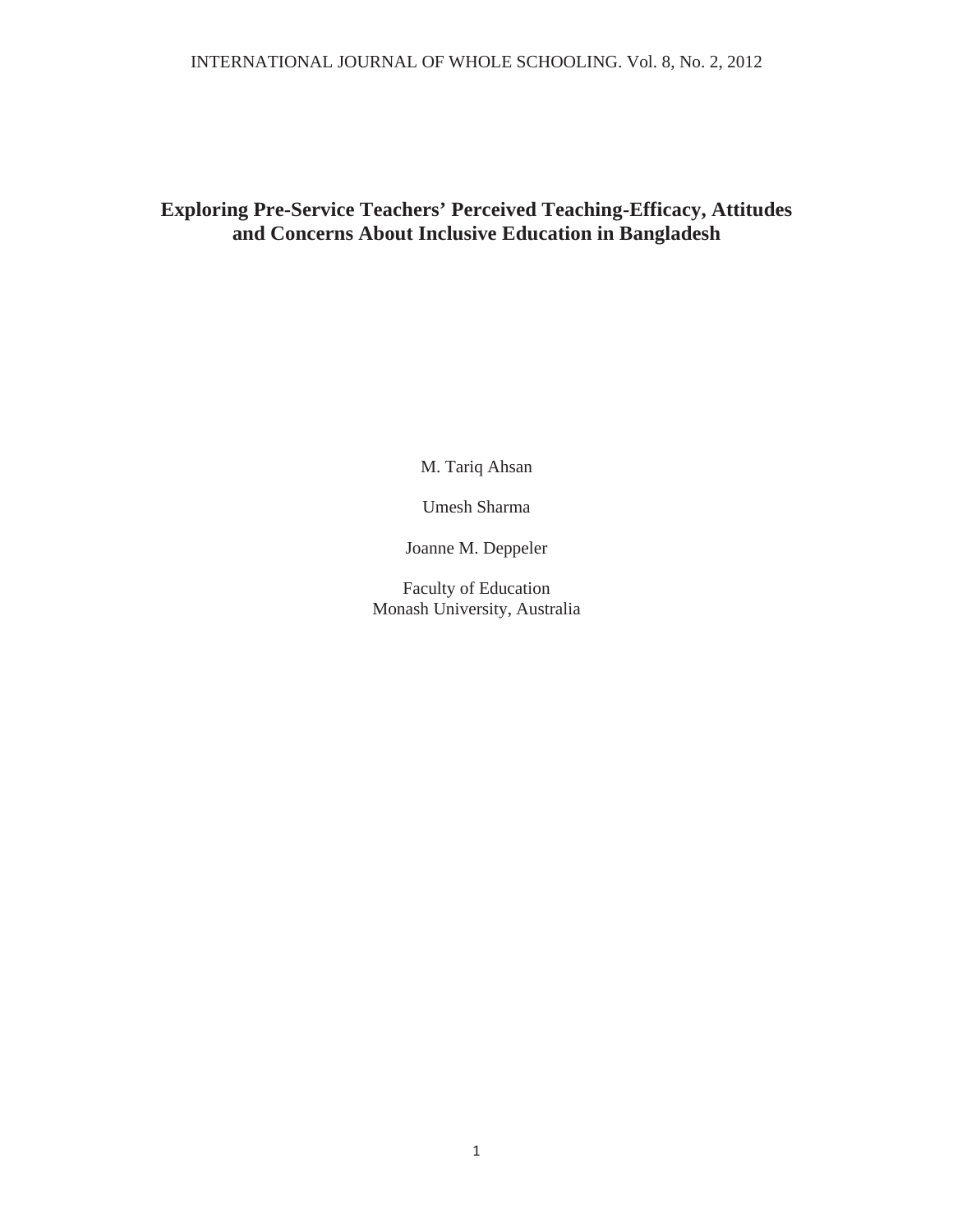#### **ABSTRACT**

This paper reports on pre-service teachers' preparedness for inclusive education in Bangladesh through measuring their perceived teaching-efficacy, concerns and attitudes towards inclusive education and identifying predictor variables that contribute to those three variables. Using two standardized scales with 1,623 pre-service teachers from 16 teachers training institutions, it was found that variables such as length of training, gender, interaction with persons with disabilities, knowledge about local legislation, and level of training involved had significant relationship with participants' perceived teaching-efficacy, attitudes and concerns. In addition, it was also found that pre-service teachers' perceived teachingefficacy is correlated to their attitudes towards inclusive education. This study also revealed that pre-service teachers having higher perceived teaching-efficacy showed lower level of concerns towards inclusive education. Implications of this study for further improvement of pre-service teacher education program for inclusive education are briefly discussed.

**Keywords:** Pre-service teacher; perceived teaching-efficacy; concerns; attitudes; inclusive education; Bangladesh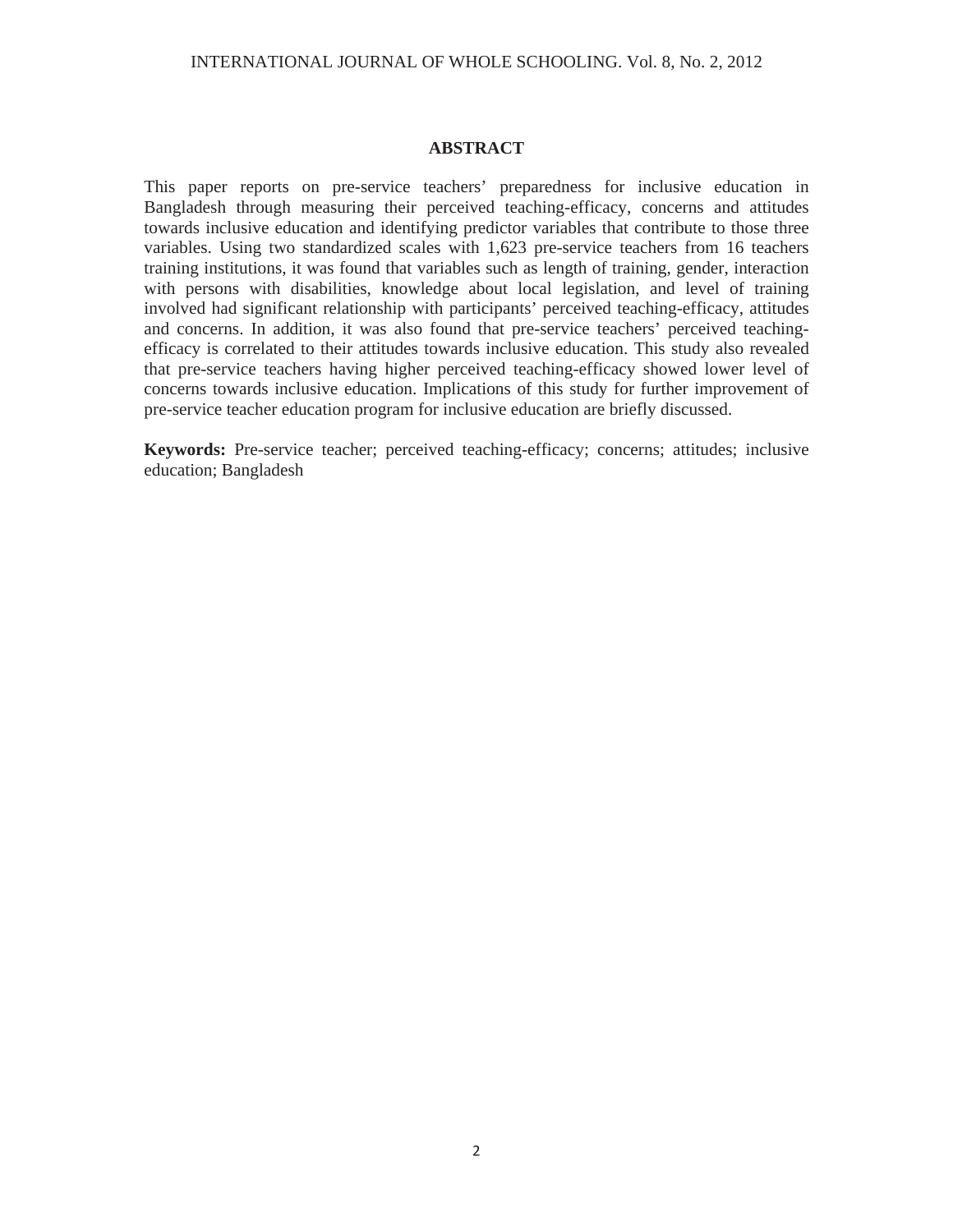#### **Introduction**

"What people think, believe, and feel affects how they behave" (Bandura, 1986, p.

25).

Inclusion of children from diverse backgrounds (i.e., children with disabilities and children from socially disadvantaged backgrounds) in the mainstream regular education is a global trend in recent days to ensure rights to education for all (UNESCO, 2009). Inclusive Education (IE) is considered as an educational reform that aims to wipe out barriers in the education system by bringing all children into regular education, irrespective of their diversity and backgrounds (UNESCO, 1994). The move towards inclusion is focused on improving school systems for all, more than just including disadvantaged groups in the existing settings (Ainscow, 2005). A strong policy framework is necessary to ensure such school improvement for IE.

Like many other countries (i.e. USA, UK, Australia, India, South Africa), Bangladesh has gone through a number of policy reforms to promote IE. Bangladesh made primary education compulsory for all children by legislating the *Compulsory Primary Education Act 1990* (Ministry of Primary and Mass Education [MOPME], 1990). Moreover, Bangladesh enacted the *Bangladesh Persons with Disabilities Welfare Act* (Ministry of Social Welfare [MSW], 2001) in 2001. The act emphasised the need to educate children with disabilities either in mainstream or special schools. More recently, *The Education Policy 2010* recognized IE as a viable strategy to ensure education for all citizens (Ministry of Education [MOE], 2010). More recently, *The Education Policy 2010* recognized IE as a viable strategy to ensure education for all citizens (Ministry of Education [MOE], 2010). The overall goals and objectives (Objective Number 10) section of the Pre-primary and Primary Education Section of the *National Education Policy 2010* further emphasised, "Equal opportunities have to be ensured for all kinds of disabled and underprivileged children" (MOE, 2010, p. 12).

In order to ensure that these policy and legislative mandates are translated into improved teaching practices at the classroom level, reform in teacher education programs as well as in teaching-learning practices are necessary (Forlin, 2008; 2010). Studies have shown that teachers, who go through a teacher education program that promotes values of IE, are willing to include students from diverse backgrounds and are more likely to create successful inclusive classrooms (Martinez, 2003; Romi & Leyser, 2006). Despite having a broader understanding of IE, it is reported that some teachers feel uncomfortable in including children with special needs in their programs (Forlin, Loreman, Sharma, & Earle, 2009; Kim, 2011; Shade & Stewart , 2001). Some authors have suggested that the time of pre-service teacher preparation could be the best time to address educators concerns' and make them feel more positive towards IE ( Bechham & Rouse, 2011; Shade & Stewart, 2001).

Several studies have found that participation in inclusive or special education courses (Lancaster & Bain 2007, 2010; Oh, Rizzo, So, Chung, Park & Lei, 2010; Sarı, Çeliköz & Seçer, 2008; Woodcock, 2008) or embedding evidence-based practice in the pre-service teacher education program (Bain, Lancaster, Zundans & Parkes, 2009) have a positive impact on pre-service teachers' knowledge and skill development to teach in inclusive classrooms as well as developing high teacher -efficacy and positive attitudes towards inclusive education. Studies (Ben-Yehuda, Leyser & Last, 2010; Forlin, Cedillo and Romero-Contreras, 2010; Romi & Leyser 2006; Sharma, Moore, & Sonawane, 2009) have shown that pre-service teachers who participate in training programs about teaching in inclusive classrooms express their readiness by showing high degree of teaching-efficacy and welcoming attitudes towards students with diverse learning needs.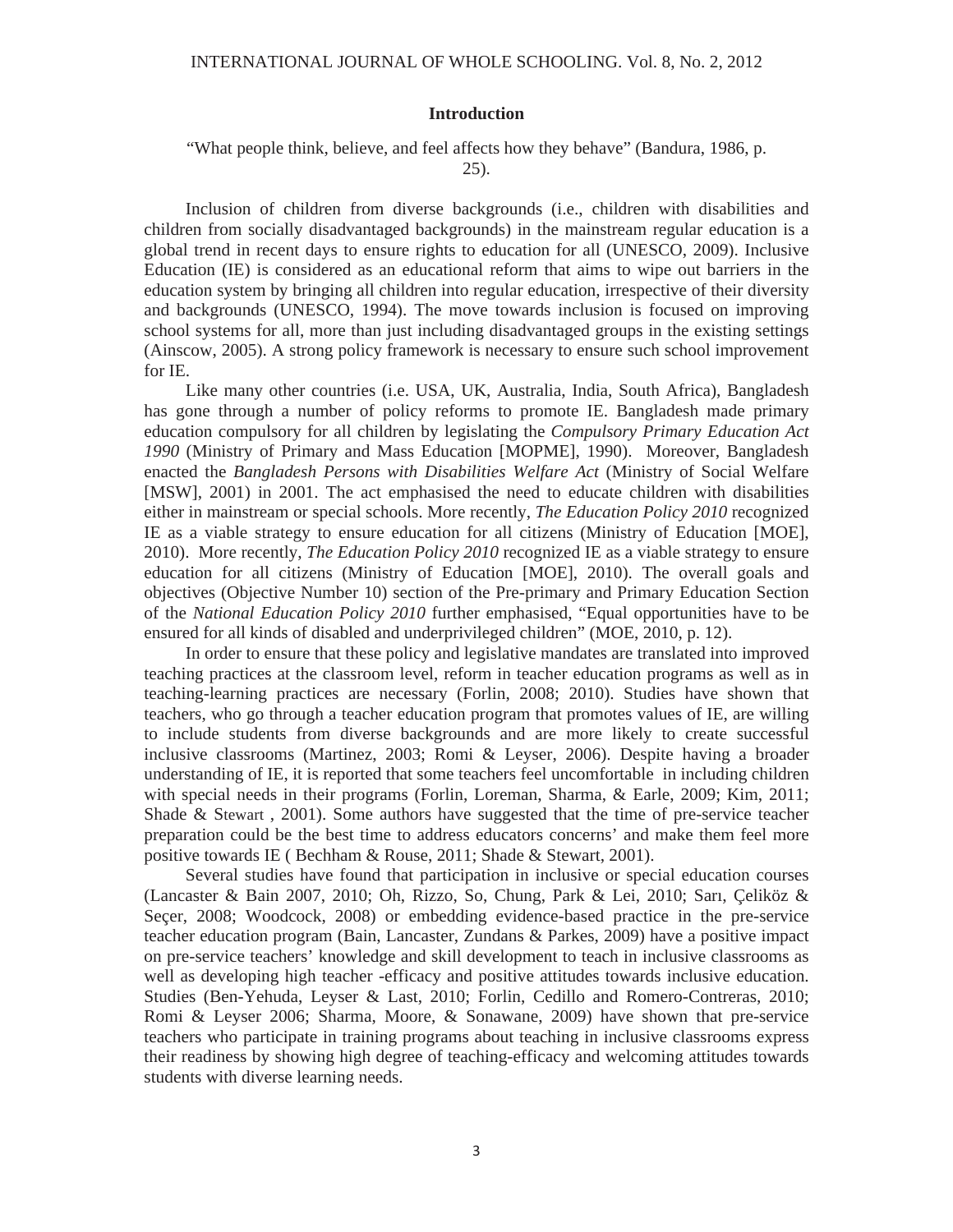### **Self-efficacy, perceived teaching-efficacy of pre-service teachers and inclusive education**

Self-efficacy is defined as a person's belief in his or her own competence to execute required behavior successfully to get expected results (Bandura, 1997). If people do not believe in their own abilities in generating a desired effect through their acts, they will not have enough motivation to conduct the act (Bandura, 1997). High self-efficacy is a predictor of increased motivation to achieve goals and feeling more comfortable in coping with unfavorable environments (Bandura, 1997).

Many studies (Lancaster & Bain, 2007; Main & Hammond, 2008; Romi & Leyser, 2006) have considered the term 'self-efficacy' to represent teachers' self-efficacy for teaching. Tschannen-Moran, Woolfolk Hoy, and Hoy (1998) elaborated the concept of selfefficacy in the teaching context and defined teaching efficacy as teachers' beliefs in their own abilities to accomplish specific tasks related to teaching. In this study the term 'perceived teaching-efficacy' is used as we were interested in measuring specific aspects of teaching efficacy in inclusive classrooms.

It is evident that teachers' perceived teaching-efficacy has a relationship with students' academic achievement (Woolfolk, 2007). Changes in the level of teaching-efficacy beliefs are associated with teachers' performance (Woolfolk, 2007). Teachers who have a high level of perceived teaching-efficacy use a range of behavior management techniques (Woolfolk, Rosoff, & Hoy, 1990), do more practical activities and follow effective teaching learning methods (Guskey, 1988). They also take more initiatives in order to meet learning needs of all students and set higher level of goals to be achieved by themselves and their students (Mergler & Tangen, 2010). Moreover, teachers with high teaching-efficacy tend to show behavioral characteristics such as effort taking, decision making, keeping patience in challenging situations and also improving students' motivation, which results in their students' high achievement (Paneque & Barbetta, 2006).

Pre-service teachers' teaching-efficacy beliefs regarding IE have a significant impact on the successful implementation of the values of inclusion (Moeller & Ishii-Jordan, 1996; Paneque & Barbetta, 2006; Sharma, Loreman & Forlin, 2011). Effective teaching in an inclusive classroom depends on teachers' beliefs about disabilities and their responsibilities for children with special needs (Jordan, Schwartz and McGhie-Richmond, 2009).

Pre-service teachers' perceived teaching-efficacy for IE is dependent on a wide range of variables. Romi and Leyser (2006) conducted a study with 1,155 pre-service teachers in Israel. Their study found that pre-service teachers in the third and fourth year had significantly higher level of perceived teaching-efficacy than those in the first and second year of the teacher education program. However, the third and fourth year pre-service teachers were concerned about their lack of skills required in the inclusive classroom.

Pre-service teacher education curriculum content is found to be significantly related to pre-service teachers' perceived teaching-efficacy for IE. Lancaster and Bain (2007; 2010) in studies with Australian pre-service teachers reported that having IE components in pre-service teacher education course was a predictor of high perceived teaching-efficacy. In addition, embedding special education related instructions in the program also enhanced pre-service teachers' perceived teaching-efficacy (Brown, Welsh, Hill, & Cipko, 2008). Romi and Leyser (2006) conducted a study with three groups of Israeli pre-service teachers. They found that the group who completed special education major during its teacher education program showed a significantly higher level of perceived teaching-efficacy than the groups that lacked such experience. .

Gender is also associated with perceived teaching-efficacy of pre-service teachers. Several studies (Erdem & Demirel, 2007; Romi & Leyser, 2006; Woodcock, 2008) have found that female teachers express a higher degree of perceived teaching-efficacy than their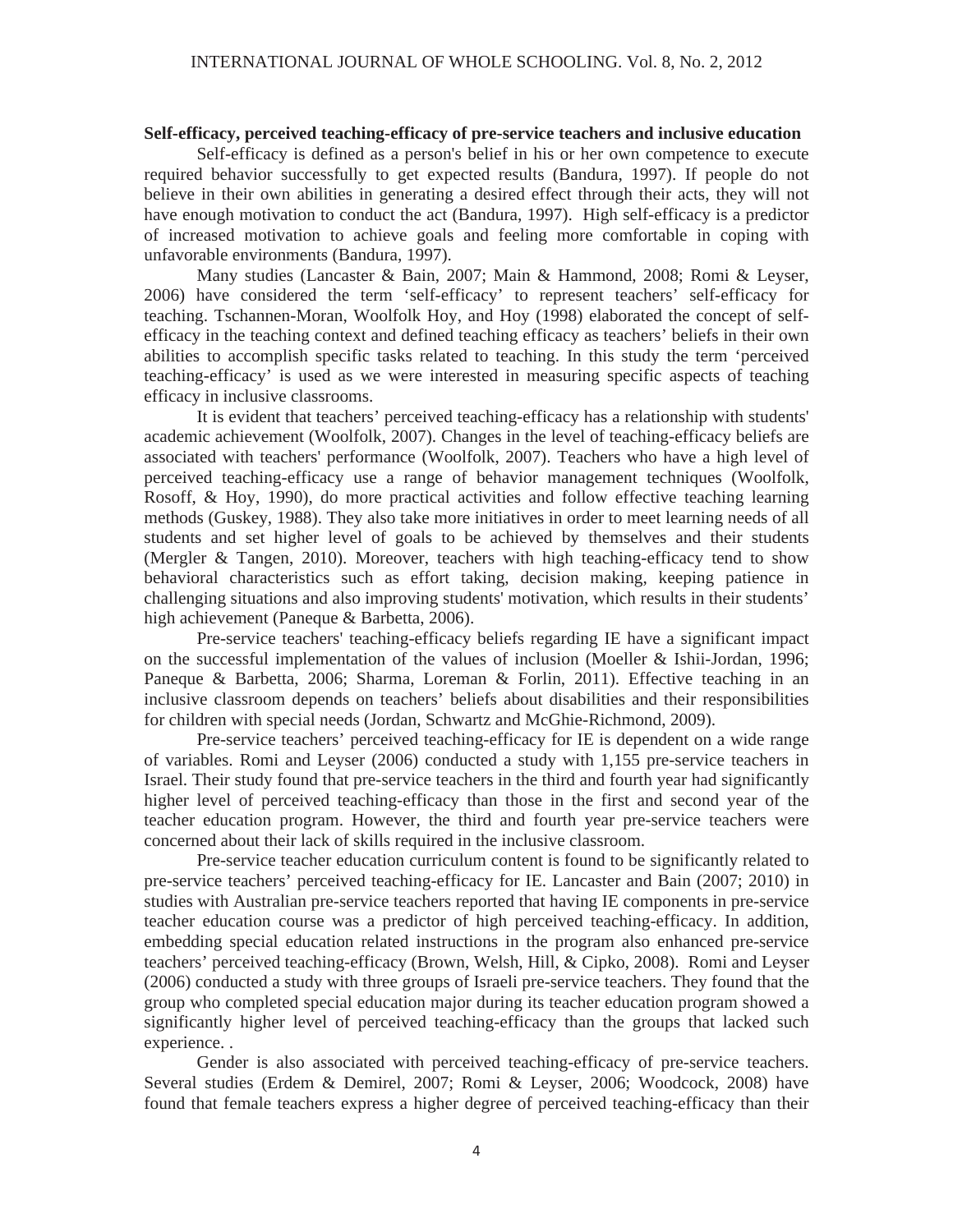male counterparts. In a study of Mexican pre-service teachers, Forlin et al. (2010) also found that female pre-service teachers showed higher teaching -efficacy beliefs than their male counterparts.

Researchers have also considered the grade level being taught as a variable that predicted pre-service teachers' perceived teaching-efficacy. Baker (2005) reported that secondary level pre-service teachers had a lower level of perceived teaching-efficacy than primary counterparts. A cross-sectional study (Woodcock, 2011) with 467 Australian preservice teachers found no significant difference in perceived teaching-efficacy between primary and secondary level pre-service teachers who were at the beginning stage of the course. But the primary level pre-service teachers who were at the end of their teacher preparation programs showed a higher level of perceived teaching efficacy than their secondary counterparts. In particular, a significant difference was found in managing the most difficult students (i.e. children having behavioral issues). Secondary level pre-service teachers in Mexico (Forlin et al., 2010) also possessed the lowest level of teaching-efficacy towards IE than their primary counterparts.

## **Attitudes and concerns of pre-service teachers towards inclusive education**

Pre-service teachers' attitudes and concerns are found to be major factors that influence the success of inclusion (Carpenter et al., 2005; Martinez, 2003; Sharma et al., 2006). Woolfolk and Hoy (1990) reported that there is a significant link between pre-service teachers' perceived teaching-efficacy beliefs and their attitudes towards children as well as control over the classroom. Studies conducted by Soodak, Podell and Lehman (1998), Weisel and Dror (2006), Kim (2006) and Savolainen, Engelbrecht, Nel and Malinen (2011) concluded that pre-service teachers' perceived teaching-efficacy is a powerful predictor of their attitudes towards IE. These studies found that pre-service teachers' teaching-efficacy and attitudes are positively correlated with each other.

Similar to the factors predicting pre-service teachers' perceived teaching-efficacy, there are several other variables that could affect pre-service teachers' attitudes towards IE. Shippen, Crites, Houchins, Ramsey and Simon (2005) conducted a study with 326 pre-service teachers from three universities in the United States who participated in a reformed teacher education program. Their study revealed that pre-service teachers were more positive and showed less anxiety towards children with disabilities after the completion of the course. Length of pre-service teacher education course as well as number of courses undertaken on disability and inclusion by the pre-service teachers found to be predictors of their attitudes towards IE. Rademacher, Wilhelm and Hildereth, (1998) examined attitudes of 78 pre-service teachers' towards IE in the United States who were enrolled in three different courses that varied in duration from three-week, one-semester to two-semesters. Significantly positive attitudes were found among participants who finished the longest duration program (twosemester course) when compared to those who completed the shorter duration (three-week and one-semester courses) programs.

Previous experience in interaction with children with disabilities is found to be a predictor of positive attitudes towards IE. In a study of 1,155 Israeli pre-service teachers, Romi and Leyser (2006) found that participants who have had enough prior experience with students with disabilities had significantly more positive attitudes than those who did not have any or had less experience. Studies with Australian (Caroll, Forlin & Jobling, 2003) and Mexican (Forlin et al., 2010) pre-service teachers also found that contact with persons with disabilities is a significant predictor of positive attitudes towards IE. Previous educational background also contributes in shaping pre-service teachers' attitudes towards IE. Sharma et al. (2009) conducted a study with 480 pre-service teachers in India, which found that participants with a higher level of previous education had more positive attitudes towards IE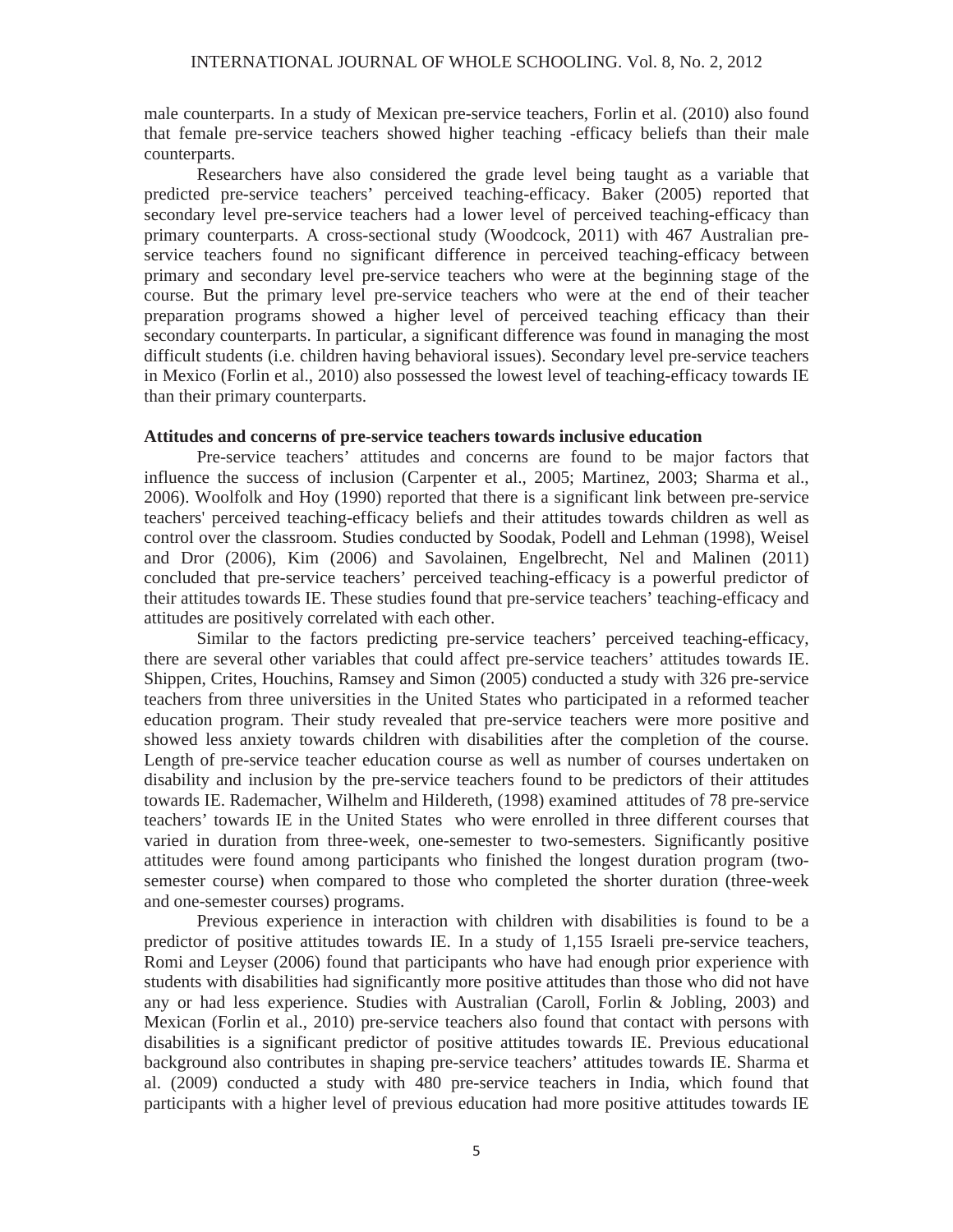than those who had lower level of education. Previous education/training on IE also contributed in developing positive depositions among pre-service teachers. For example, positive attitudes were observed in pre-service teachers from Ghana and Botswana who received training in inclusive/special education compared to those who did not receive any such training (Kuyini & Mangope, 2011).

Gender is significantly related to pre-service teachers' attitudes towards IE. A study conducted by Loreman, et al. (2005) revealed that female teachers were less concerned and had more positive attitudes towards IE than their male counterparts. Similar results were also found in an Australian study by Woodcock (2008) with both primary and secondary level preservice teachers. He found that female teachers had more positive attitudes towards inclusive reforms than the male counterparts. Pre-service teachers in Israel (Romi and Leyser, 2006) and in Ghana and Botswana (Kuyini & Mangope, 2011) also reported that female teachers had more positive attitudes towards IE than males. However, no significant relationship was found between pre-service teachers' gender and attitude towards IE in the study of Carroll et al. (2003) with pre-service teachers in Australia.

Despite having positive attitudes and/or high teaching efficacy, pre-service teachers could have their concerns regarding implementing IE. A study by Sharma and Desai (2002) identified that pre-service teachers' were concerned about inadequacy of resources and lack of peer acceptance towards children from diverse backgrounds. In addition they found that preservice teachers were concerned that classroom academic standards would decline and they need to do more work in an inclusive classroom. Researchers have also found that pre-service teachers are concerned about including specific disability types in inclusive schools. For example, Cook's (2002) study reported that pre-service teachers in the USA showed more positive attitudes towards including children with learning disabilities, but they were concerned about including those children who had behavior disorder or multiple disabilities. Concerns about availability of financial and professional resources were also echoed in other studies conducted in Chile (Fletcher, Allen, Harkins, Mike, Martinich & Todd, 2010) and Ghana (Agbenyega, 2007). Oswald & Swart (2011) also reported that, based on their study with South African pre-service teachers, the participants showed positive attitudes towards IE and had increased level of knowledge and skills to deal with children with disabilities after participating in an IE related course, but they were more concerned about availability of resources and support services. Hence, from the review of literature it has been found that preservice teachers' attitudes, teaching-efficacy and concerns about IE are predictors of their preparedness. However, pre-service teachers' demographic variables also have impact on their attitudes, teaching-efficacy and concerns towards IE. In addition to that, it has also been found that the interrelationship among these three variables is important. This information is valuable when planning for adequate preparation of pre-service teachers for IE.

## **Context of the study**

Bangladesh, situated in South Asia, is one of the most densely populated countries in the world (population density 962 persons/sq. km.). Its population is estimated to be 160 million. Bangladesh is struggling to achieve education for all, as well as implementing IE. The current adult literacy rate is at 54% and primary school enrolment rate is at 81% (UNICEF 2010). Despite a number of policy initiatives to ensure education for all, 89% of children with disabilities are left out of education in Bangladesh (DPE & CSID 2002). Of those who attend schools, a large majority frequently dropout within first few months or years. In addition, only 22% children from the indigenous communities completed primary education during 2004 (Sarker & Davey 2009).

In Bangladesh, three types of teacher preparation institutions are present that offer preservice teacher education programs: Primary Teachers' Training Institutes (PTIs),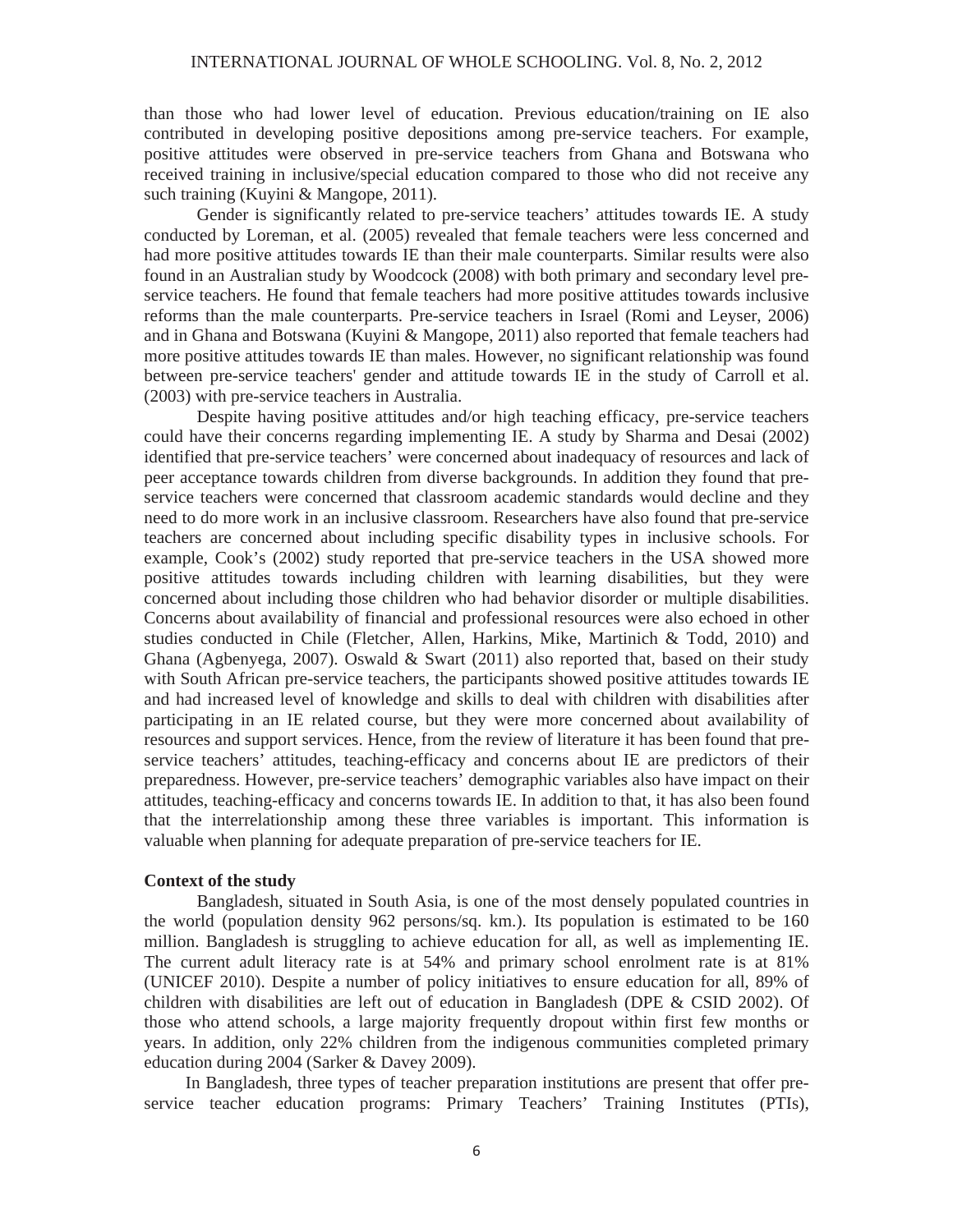Government Teachers' Training Colleges (TTCs) and Universities. Primary level pre-service teacher education program in Bangladesh titled Certificate in Education (C-in-Ed) is run by the PTIs. At secondary level Teachers' Training Colleges (TTCs) offer one-year B.Ed and some universities offer four-year B.Ed degree. One of the foremost reasons behind not achieving literacy for all citizens in Bangladesh is inadequate preparation of teachers regarding IE (Ahsan & Burnip 2007; Munir & Islam 2005). The primary level teacher preparation curriculum is not yet revised to incorporate issues of IE (Munir & Islam, 2005). It has been identified as very traditional, rote-learning based and segregation-focused (Ahuja & Ibrahim, 2006). To overcome such barriers, IE issues are covered through additional one-day training under the PEDP II program. On the other hand, IE issues are embedded in different the secondary level pre-service teacher education curriculum (TQI-SEP, 2006). This curriculum is being implemented by all Government Teachers' Training Colleges (TTCs) through their one-year B.Ed program. Besides, some universities also offer 4-year B.Ed degree. However, very limited information about educating children with disabilities in general and to include them in mainstream classrooms is covered in the B.Ed program. Bangladesh developed a working definition of inclusive education through a consultative workshop in 2001, which was organized by the UNESCO-Dhaka with different stakeholders that defines IE as:

Inclusive Education is an approach to improve the education system by limiting and removing barriers to learning and acknowledging individual children's needs and potential. The goal of this approach is to make a significant impact on the educational opportunities of those: who attend school but who for different reasons do not achieve adequately and those who are not attending school but who could attend if families, communities, schools and education systems were more responsive to their requirements (Ahuja & Ibrahim, 2006, p. 6).

In order to explore the effectiveness of how the IE definition is translated into classrooms in Bangladesh, it is important to examine how well pre-service teachers are being prepared for inclusive classrooms through these existing teacher education programs. One way to determine the preparedness of pre-service teachers to teach in the inclusive classroom is to measure their perceived teaching-efficacy beliefs, their attitudes and their level of concerns about IE. Identification of factors that shape pre-service teachers' perceived teaching efficacy beliefs, attitudes and concerns would provide additional information that would be helpful for policy and curriculum reform initiatives for IE. This paper reports demographic differences in pre-service teachers' perceived teaching-efficacy, attitudes and concerns towards IE in Bangladesh.

This study recruited the final year/term pre-service teachers as participants. One reason of choosing this group was for predicting their preparedness just before they are entering into the real world of teaching. This paper aims to answer the following research questions:

- What is the level of perceived teaching-efficacy, attitudes and concerns of pre-service teachers regarding teaching in inclusive schools of Bangladesh?
- Is there any significant relationship between pre-service teachers' perceived teachingefficacy, attitudes and concerns towards IE and the following variables:
	- a. age;
	- b. gender;
	- c. educational qualification;
	- d. teaching experience;
	- e. length of the pre-service teacher education course;
	- f. level of training involved (primary/secondary);
	- g. experience of teaching children with disabilities; and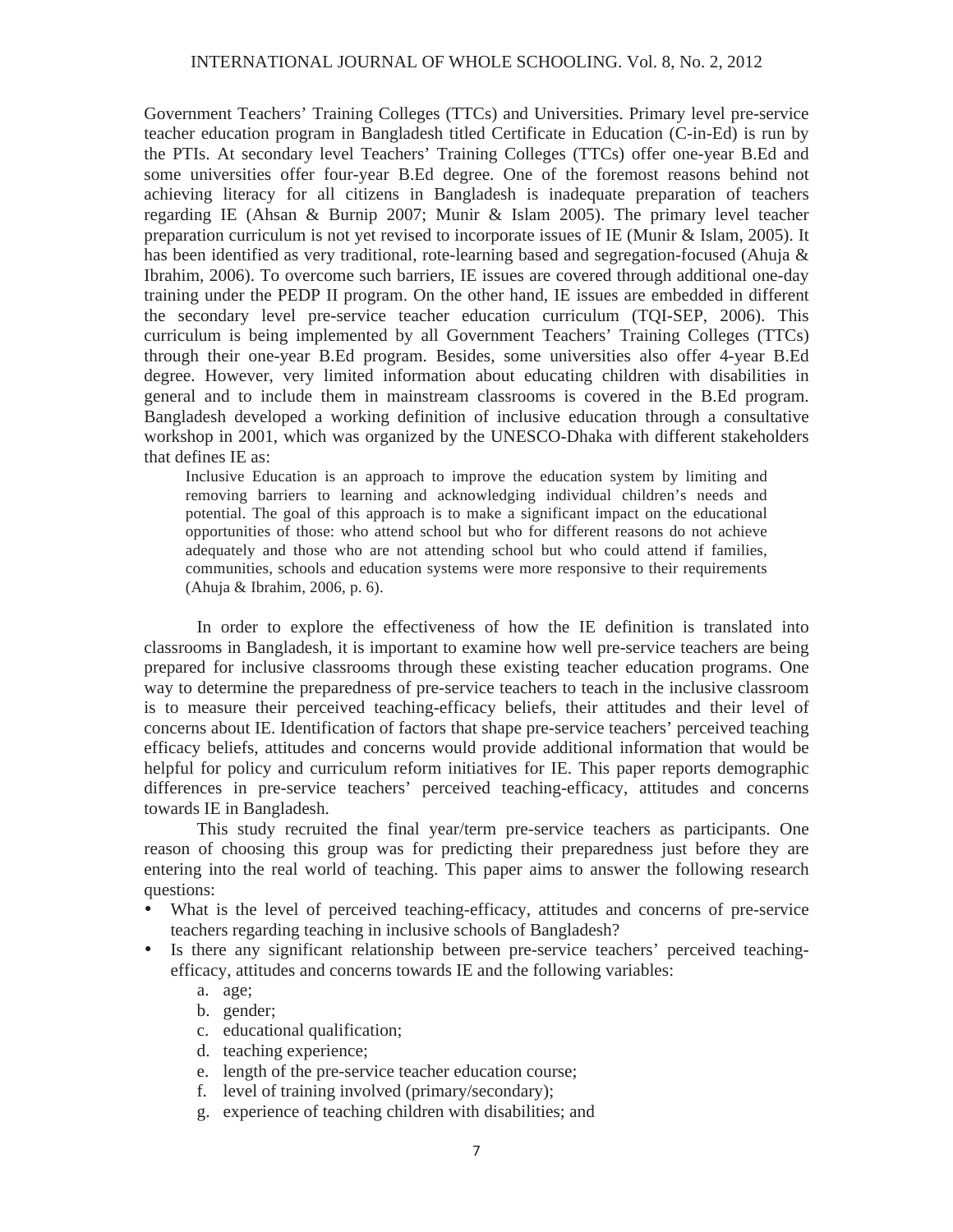h. contact with persons with disabilities?

• Is there any significant relationship in pre-service teachers' perceived teaching-efficacy, attitudes and concerns towards IE?

#### **Methodology**

## **Participants**

Participants this study were 1,623 final year/term pre-service teachers from primary (*n*=890, 54.8%) and secondary (*n*=733, 45.2%) level pre-service teacher education institutions in Bangladesh. Among the participants, 38.9% (*n*=631) were male and 61.1% (*n*=992) were female. Among 890 primary level pre-service teachers, the majority (n=638, 71.7%) were females. Whereas, among the secondary level pre-service teachers the number of male teachers (n=379, 51.7%) was slightly higher than the female  $(n=354, 48.3%)$  counterparts. Age range varied from 19 to 54 years. Of the participants, the majority 88% (*n*=1429) were enrolled in one-year and the rest 12% (*n*=194) were in the four-year long program. Regarding previous teaching experience, 11% (*n*=185) had 'no', 39.7% (*n*=645) had 'less than one-year', 12% (*n*=194) had '1-2 years', 11.8% (*n*=191) had 3-4 years, 3.6% (*n*=59) had 5 years teaching experience and 21.5% (*n*=349) had 'more than 5 years' experience. There is a reason behind such experience issue of pre-service teachers. In Bangladesh it is not mandatory for private schools to recruit teachers having pre-service teacher education degree. But, when they are recruited by the Government schools, they have to finish the pre-service teacher education as soon as possible. Among participants, [> 40 hours], 50.4% had significant interaction with people with disabilities. A majority (94.9%) did not have any experience in teaching children with disabilities. A notable number (33.8%, *n*=548) did 'not have any perceived knowledge of local legislations related to disability, another major part (36.8%, *n*=598) had 'poor knowledge', 26.8% (*n*=435) had 'average knowledge', a small number (2.6%, *n*=42) had 'good' and 'very good' knowledge. Regarding confidence in teaching a student with disability only 5.7% (*n*=93) had 'very high' and 15.2% (n=246) had 'high' level of confidence. A majority 60.6% (*n*=984) had average confidence. Whereas, 10.4% (*n*=169) had 'low' and 8.1% (*n*=131) had 'very low' confidence level.

## **Selection procedure**

Bangladesh is divided into six geographical locations (Dhaka, Chittagong, Rajshahi, Sylhet, Barisal and Khulna). To get representation of all six divisions, the Director General (DG) of the Directorate of Primary Education (DPE) was requested to select six PTIs that are situated in six divisions out of 55 PTIs all over Bangladesh. All the pre-service teachers enrolled in the final term/year/semester in those six PTIs were invited to participate in the study and on the basis of voluntary participation the responses were taken. A three-part survey questionnaire was administered to the participants. The questionnaires were distributed in the class by the institution lecturer and the completed questionnaires were collected by the first author in each of the institutions (see Table 1).

Similarly, the DG of the Directorate of Secondary and Higher Education (DSHE) was requested to select six TTCs out of fourteen government TTCs following the same criteria that all six geographical divisions would be covered. A similar procedure as described above was used to collect data from these institutions.

In Bangladesh, two public and two private institutions offer 4-year B.Ed degree. Information about these institutions was collected from the University Grants Commission (UGC) web page. All four institutions were approached for the study and data was collected as described above (see Table 1).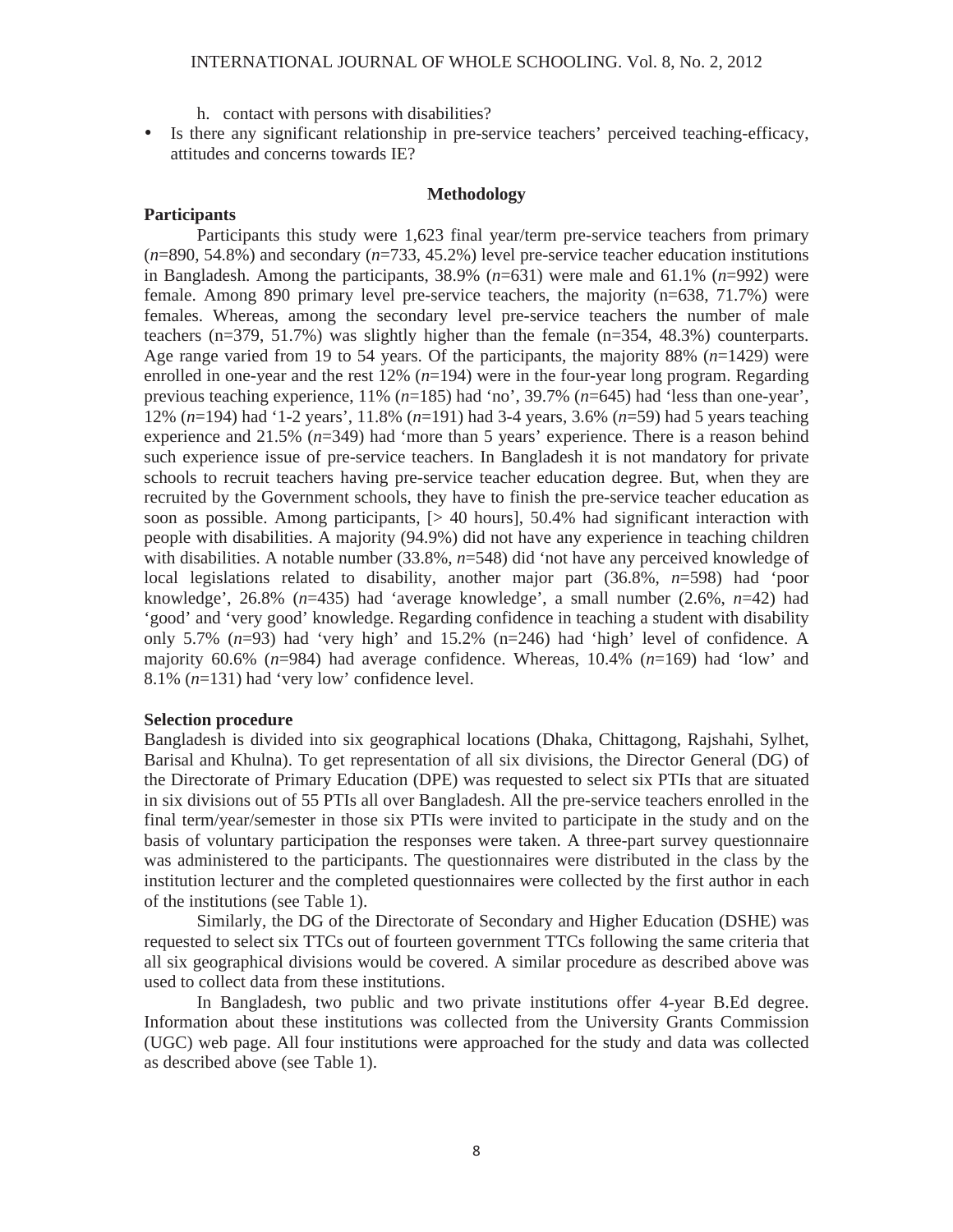| Participants of the Study  |                            |              |  |  |  |  |  |
|----------------------------|----------------------------|--------------|--|--|--|--|--|
| Type of Institutions       | Number of Institutions     | Number of    |  |  |  |  |  |
|                            |                            | Participants |  |  |  |  |  |
|                            |                            |              |  |  |  |  |  |
| Primary Teachers'          | 6                          |              |  |  |  |  |  |
| <b>Training Institutes</b> |                            | 890          |  |  |  |  |  |
| (PTIs)                     |                            |              |  |  |  |  |  |
| Teachers'                  |                            | 539          |  |  |  |  |  |
| Colleges                   |                            |              |  |  |  |  |  |
| Universities that offer    | 4 (2 public and 2 private) | 194          |  |  |  |  |  |
| 4-year training            |                            |              |  |  |  |  |  |
|                            |                            | Training 6   |  |  |  |  |  |

**Table 1**

#### **Instruments**

**Part 1: Questionnaire on demographic information.** A series of questions were asked to get pre-service teachers' demographic information such as age, gender, educational qualification, previous teaching experience, presence and type of a disability, experience in teaching children with special needs, experience in dealing persons with disabilities, teaching experience on children with disability, having inclusive/special education related components in the course, length of training, level of training involved, knowledge about local education policies and legislations, previous training on educating students with disabilities, confidence level and in teaching in inclusive settings.

**Part 2: Teacher Efficacy for Inclusive Practice (TEIP) scale.** For this research *the Teacher Efficacy for Inclusive Practice (TEIP)* scale (Sharma, Loreman and Forlin, 2011) was used to measure pre-service teachers' beliefs on their own abilities towards inclusive practices, in other words, their perceived teaching-efficacy for IE. The TEIP scale consists of 18 items (e.g. I am able to provide an alternative explanations or example when students are confused) that measure three different aspects of perceived teaching-efficacy for IE. These items are distributed across three subscales that measure *Efficacy to use inclusive instructions*, *Efficacy in collaboration* and *Efficacy in managing behavior*. This scale uses a six-point Likert scale of Strongly Disagree (1) to Strongly Agree (6). The TEIP scale yields a totalscore, the value of, which can range from 18 to 108. Higher scores indicate high magnitude of perceived teaching-efficacy of pre-service teachers for IE. The reliability for the total scale was 0.89 and alpha coefficients for Factors 1, 2 and 3 are 0.93, 0.85 and 0.85 respectively. In this study the Cronbach's alpha for the TEIP scale was 0.85.

**Part 3: Sentiments, Attitudes, Concerns regarding Inclusive Education (SACIE) scale.** For this study the Sentiments, Attitudes, Concerns regarding Inclusive Education (SACIE) scale (Loreman, Earle, Sharma and Forlin, 2007) was used with pre-service teachers. SACIE scale measures three factors that all together indicate the attitudes of pre-service teachers towards IE. These three factors are sentiments, concerns and attitudes towards IE. SACIE scale has 15 items (e.g. I am concerned that my workload will increase if I have students with disabilities in my class) and measures the three factors by using a 4-point Likert scale with the response anchors of Strongly Agree, Agree, Disagree and Strongly Disagree. The SACIE scale yields a Total-score, the value of, which can range from 15 to 60. Cronbach's alpha for those three sub-scales are 0.68, 0.94 and 0.88 respectively.

This study only used the *Concerns* and *Attitudes* subscales as the reliability alpha of the sentiment subscale for this study was low. In this study the Cronbach's alpha for the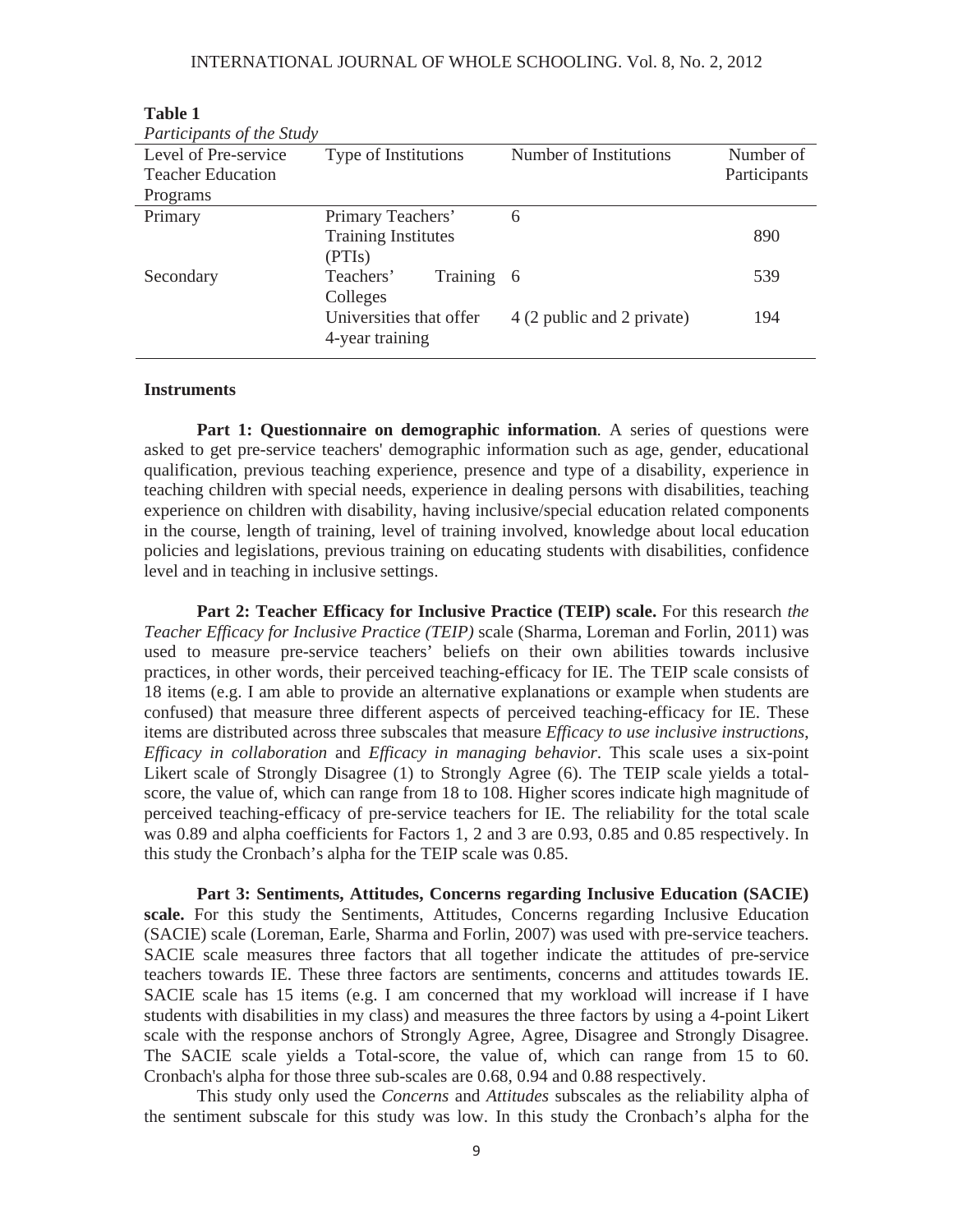attitudes and concern sub-scale were 0.63 and 0.60 accordingly. The items of the concern subscale were reverse coded so that a high score indicates positive attitudes towards IE.

Three-part survey questionnaire was translated in Bangla language by using the conceptual translation procedures (Sperber, 2004). This procedure involved two independent translators for translation and the first author of this manuscript performed the third translator's role to summarize the translations. The study followed a university approved ethical guidelines. A consent form was signed by the head of the teacher education institution on behalf of the pre-service teachers. Identities were kept anonymous.

#### **Results**

## **Pre-service teachers' perceived-teaching-efficacy for IE**

The overall mean score of the perceived teaching-efficacy of the pre-service teachers on the TEIP scale was 4.84 (*SD*=0.52). A score close to value 5 on the TEIP scale refers to participants "Agree" with the statements that measure their perceived teaching-efficacy towards IE. Thus, pre-service teachers in this study had relatively high level of perceived teaching-efficacy towards IE. Scores of the pre-service teachers in three factors of the TEIP were also analysed. It was revealed that pre-service teachers had highest score (*M*=5.10, *SD*=0.58) in Efficacy in managing behavior factors, followed by (*M*=4.80, *SD*=0.59) Efficacy to use inclusive instructions. Among three factors, the lowest level of teaching-efficacy (*M*=4.59, *SD*=0.75) was found in Efficacy in collaboration factor. A multiple regression analysis has also been conducted to investigate the main effect of the scale on teachingefficacy of pre-service teachers as well as impact of any predictors in comparison to all other demographic variables on the independent variable 'Perceived teaching-efficacy'. Demographic variables include age, gender, educational qualification, previous teaching experience, presence and type of a disability, experience in teaching children with special needs, experience in dealing persons with disabilities, teaching experience on children with disability, having inclusive/special education related components in the course, length of training, level of training involved, knowledge about local education policies and legislations, previous training on educating students with disabilities, confidence level and in teaching in inclusive settings. Variables were identified through this statistical procedure and their effects were discussed in another section of this article later on and presented in Table 2.

## **Pre-service teachers' attitudes towards IE**

The overall mean score of the attitude subscale was 2.81 (*SD*=0.54). A score close to value 3 on the attitudes subscale refers to participants "Agree" with the statements that indicate their attitudes about IE. Therefore, pre-service teachers in this study have moderately positive attitudes towards IE. Attitude mean item scores suggested items indicate that preservice teachers had most positive attitudes towards inclusion of students having problems in verbal expression (*M*=2.98, *SD*=0.78) and attention problems (*M*=2.98, *SD*=0.82) followed by those students who fail  $(M=2.90, SD=0.84)$  in exams. They were less favourable towards including students who need individualized academic programs (*M*=2.65, *SD*=0.90) and the least favourable to inclusion of students who require communicative technology (Braille/sign language) support (*M*=2.52, *SD*=0.90). Same as perceived teaching-efficacy, a multiple regression analysis was applied to determine the main effect of the scale as well as identifying predictor demographic variables on the independent variable 'Attitudes'. The findings of this analysis has been discussed in another section of this article later on and presented in Table 2.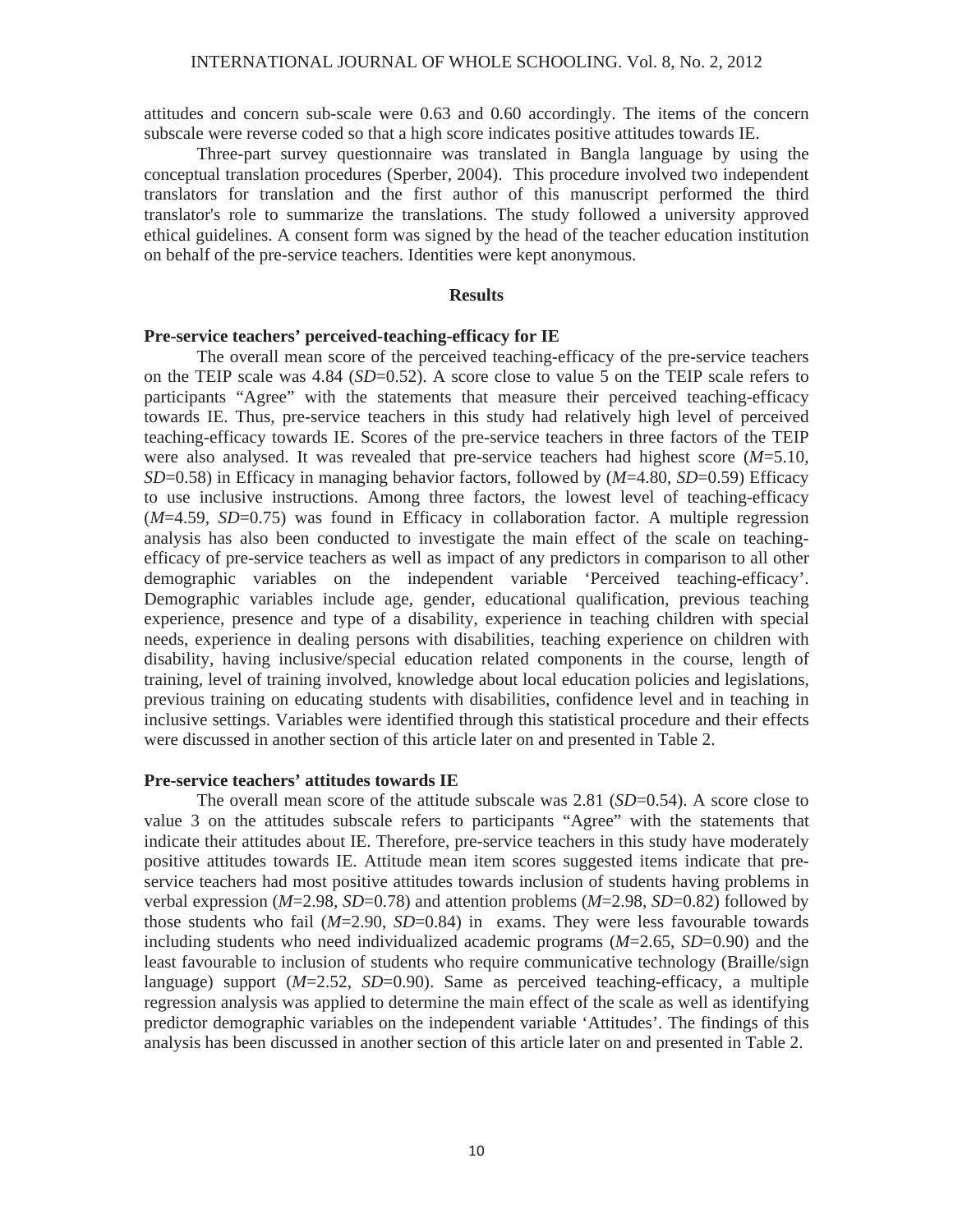#### INTERNATIONAL JOURNAL OF WHOLE SCHOOLING. Vol. 8, No. 2, 2012

#### **Pre-service teachers' concerns about IE**

The overall mean score of the concern subscale was 2.67 (*SD*=0.52). A score more than the value of 2.5 on the concern subscale refers to that participants somewhat 'Agree' with the statements that indicate their concerns about IE. Therefore, pre-service teachers in this study have low level of concerns towards IE. Analysis of 5 items in the concern subscale indicates that pre-service teachers are most concerned to provide appropriate attention to all students (*M*=2.34, *SD*=0.85) and concerned about lack of knowledge and skills (*M*=2.47, *SD*=0.92) followed by concerns about increased workload (*M*=2.61, *SD*=0.90). Pre-service teachers were less concerned about their stress level (*M*=2.90, *SD*=0.82) and least concerned about peer acceptance (*M*=2.99, *SD*=0.72). Same as perceived teaching-efficacy and attitudes, a multiple regression analysis was applied to determine the main effect of the scale as well as identifying predictor demographic variables on the independent variable 'Concerns'. The findings of this analysis has been discussed in another section of this article later on and presented in Table 2.

## **Impact of demographic variables on perceived teaching-efficacy, attitudes and concerns**

This section presents only the impact of those variables that were entered into the regression equation and found to be significantly correlated with three independent variables (perceived teaching-efficacy, attitudes and concerns).

**Determinants of perceived teaching-efficacy scores.** Considering the sample-size, number of dependent and independent variables, the Enter method of Multiple Regression analysis (Morgan, Leech, Gloeckner & Barrett, 2007) was employed to determine which demographic variables contributed in predicting the dependent variable of perceived teachingefficacy. A significant model emerged  $(F_{14, 1608} = 16.859, p < 0.0005)$  for the TEIP scale. Adjusted *R* square of the full model was 0.120 (Standard Error-*SE*=.494), which indicates that the model explained 12% of the variance in the pre-service teachers perceived teachingefficacy. However the effect size was small (Cohen, 1988), suggesting that there could be many other variables that were not examined in this study which could further explain the variance in participants' mean efficacy scores. Six variables were found to be the significant predictors of perceived teaching-efficacy out of all the demographic variables (See Table 2).

Length of training  $(\beta = -158, SE = 0.028)$  made the strongest contribution among the significant variables in predicting pre-service teachers' perceived teaching–efficacy for IE. In contrast to majority of the past research, a negative correlation was found which suggested that pre-service teachers in four-year long course (*M*=4.65, *SD*=.59) had less perceived teaching-efficacy than the pre-service teachers in one-year long course  $(M=4.86, SD=0.51)$ . The regression model also identified the knowledge of local legislation on disability  $(\beta = .131)$ , *SE*=.016) as the next powerful significant predictor variable. A very clear trend of increasing mean scores of perceived-teaching efficacy were observed among the pre-service teachers having 'nil' knowledge (*M*=4.72, *SD*=.56) to 'poor' (*M*=4.82, *SD*=.50), 'average' (*M*=4.95, *SD*=.46), 'good' (*M*=5.19, *SD*=.46) and 'very good' (*M*=5.47, *SD*=.46) knowledge (See Table 2). Confidence in teaching a student with disability  $(\beta = 128, SE = 015)$  was found as another significant predictor of perceived teaching-efficacy. A very clear trend of increasing mean scores of perceived-teaching efficacy were observed among the pre-service teachers having 'Very low' confidence level  $(M=4.62, SD=0.63)$  to 'low'  $(M=4.67, SD=0.51)$ , 'average' (*M*=4.84, *SD*=.49), 'high' (*M*=4.94, *SD*=.51) and 'very high' (*M*=5.07, *SD*=.52) level of confidence.

Having significant interaction in dealing with a person with disability was another predictor  $(\beta = 118, SE = .027)$  of perceived teaching-efficacy amongst all six variables. Those participants who had indicated having interacted with people with disabilities were found to have higher perceived teaching-efficacy (*M*=4.93, *SD*=.48) than who did not have any such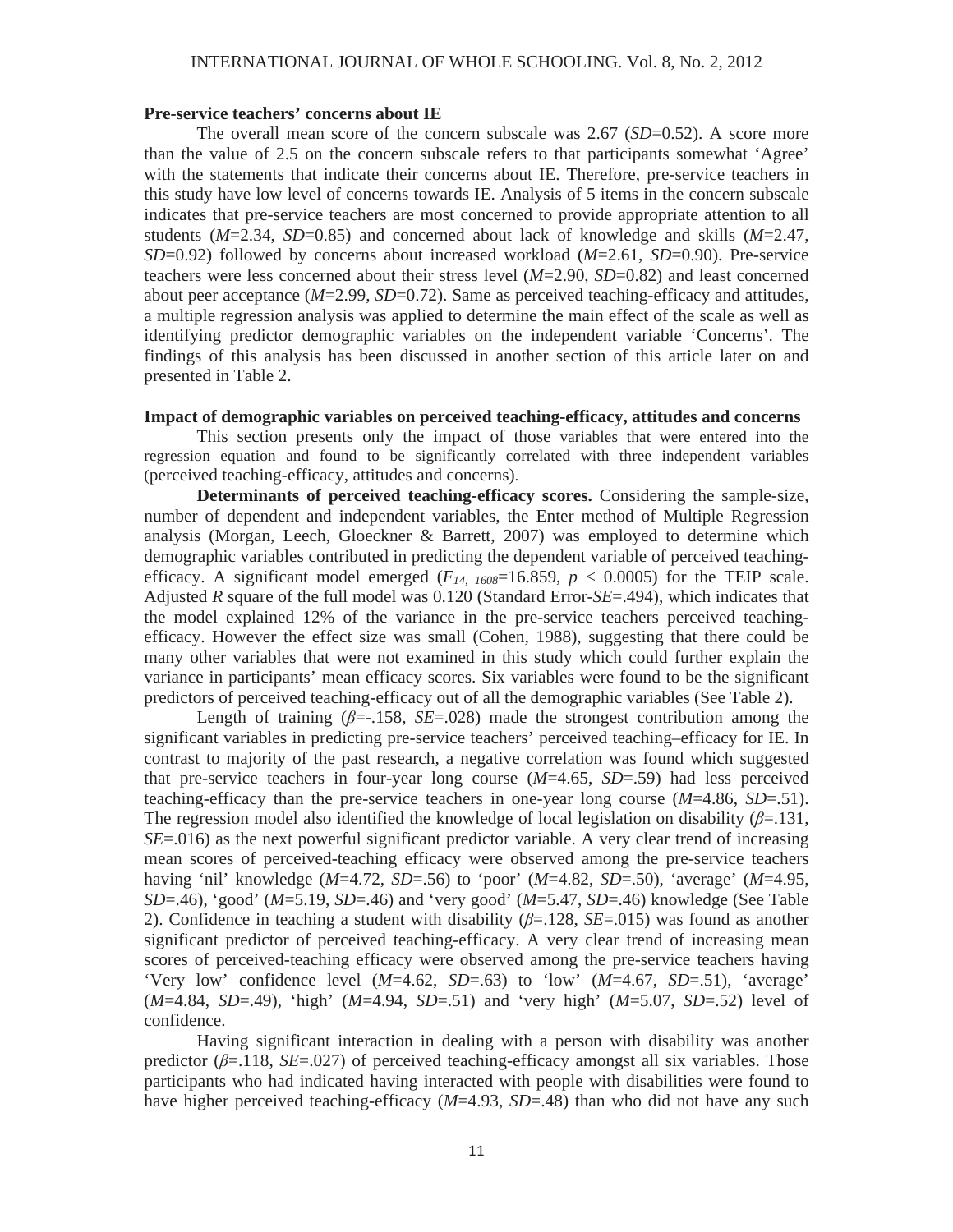interaction ( $M=4.73$ ,  $SD=.54$ ). Level of training involved ( $\beta=.063$ ,  $SE=.033$ ) was also found as a significant predictor variable in the model. Secondary level pre-service teachers (*M*=4.88, *SD*=.53) were found to have higher perceived teaching-efficacy than primary level pre-service teachers ( $M=4.79$ ,  $SD=.51$ ). Gender ( $\beta=.053$ ,  $SE=.029$ ) was the weakest amongst all six predictor variables. Male pre-service teachers (*M*=4.90, *SD*=.54) had higher level of perceived teaching-efficacy than female counterparts (*M*=4.79, *SD*=.51).

**Determinants of attitude scores.** A significant model emerged ( $F_{14,1608}=2.463$ ,  $p <$ 0.0005) for the dependent variable 'attitudes'. Adjusted *R* square of the full model was 0.012 (*SE*=.540), which was rather low (Cohen, 1988). Only two variables were found to be the predictors of attitudes (See Table2).

Level of training involved  $(\beta = 0.089, SE = 0.036)$  made the strongest contribution among the significant variables in predicting pre-service teachers' attitudes towards IE. Secondary level pre-service teachers (*M*=2.86, *SD*=.56) had more positive attitudes towards IE than primary level pre-service teachers  $(M=2.77, SD=0.51)$ . Gender  $(\beta=0.056, SE=0.031)$  was the other significant predictor variable of attitudes. Female (*M*=2.82, *SD*=.53) pre-service teachers had more positive attitudes towards IE than male (*M*=2.79, *SD*=.55) pre-service teachers (See Table 2).

**Determinants of concern scores.** A significant model emerged ( $F_{14, 1608}$ =9.025, *p* < 0.0005) in regression analysis for 'concerns'. Adjusted *R* square of the full model was .065 (*SE*=.510), which indicated a small effect (Cohen, 1988). Five variables were found to be significant predictors of participants' concerns (See Table 2).

Confidence in teaching students with a disability  $(\beta=128, SE=.015)$  made the strongest contribution among the significant variables in predicting pre-service teachers' concerns about IE. A very clear trend of decrease of concerns were observed among the preservice teachers having 'low' (*M*=2.42, *SD*=.49) to 'average' (*M*=2.68, *SD*=.50), 'high' (*M*=2.77, *SD*=.51) and 'very high' (*M*=2.85, *SD*=.59) level of confidence. Interestingly, preservice teacher having 'Very low' confidence were found to have less concerns (*M*=2.52, *SD*=.57) than those who were in 'low' ( $M=2.42$ , *SD*=.49) confidence level. Age ( $\beta$ =.079, *SE*=.004) was the next predictor among the significant variables followed by experience in teaching a student with disability  $(\beta=0.078, SE=.029)$  that contributed significantly to the variance of pre-service teachers' concerns about IE. Pre-service teachers aged above 30 years were slightly less concerned  $(M=2.82, SD=.55)$  those who were in the age-group of 30 years and less (*M*=2.80, *SD*=.54). Findings also indicate that the concern level towards IE decreased as the experience level increased from 'nil'  $(M=2.61, SD=.52)$  to 'some'  $(M=2.78, SD=.51)$ . However, concerns increased for those who had high level (*M*=2.74, *SD*=.49) of teaching experience in comparison to those who had some experience. But both groups who had some and high level of experience in teaching a student with disability were less concerned than those who had no experience (See Table 2). Significant interaction in dealings with a person with disability  $(\beta = .073, SE = .028)$  was another predictor variable for concerns. Finding reveals that pre-service teachers having 'significant interaction' with persons with disability (*M*=2.75, *SD*=.53) were less concerned than those who did 'not have any interaction' (*M*=2.58, *SD*=.51). Level of training involved ( $\beta$ =.068, *SE*=.034) was found to be the least powerful significant predictor of concerns in the model. Secondary level pre-service teachers (*M*=2.74, *SD*=.52) were found to be less concerned than primary level pre-service teachers (*M*=2.60, *SD*=.51).

## **Relationships among perceived teaching-efficacy, attitude and concern scores**

In order to explore the relationships between two continuous variables (i.e. teachingefficacy & attitudes/teaching efficacy and concerns/attitudes and concerns) the Pearson Product-Moment correlations (Morgan, Leech, Gloeckner & Barrett, 2007) were calculated to determine the relationship among the scores of pre-service teachers' perceived teaching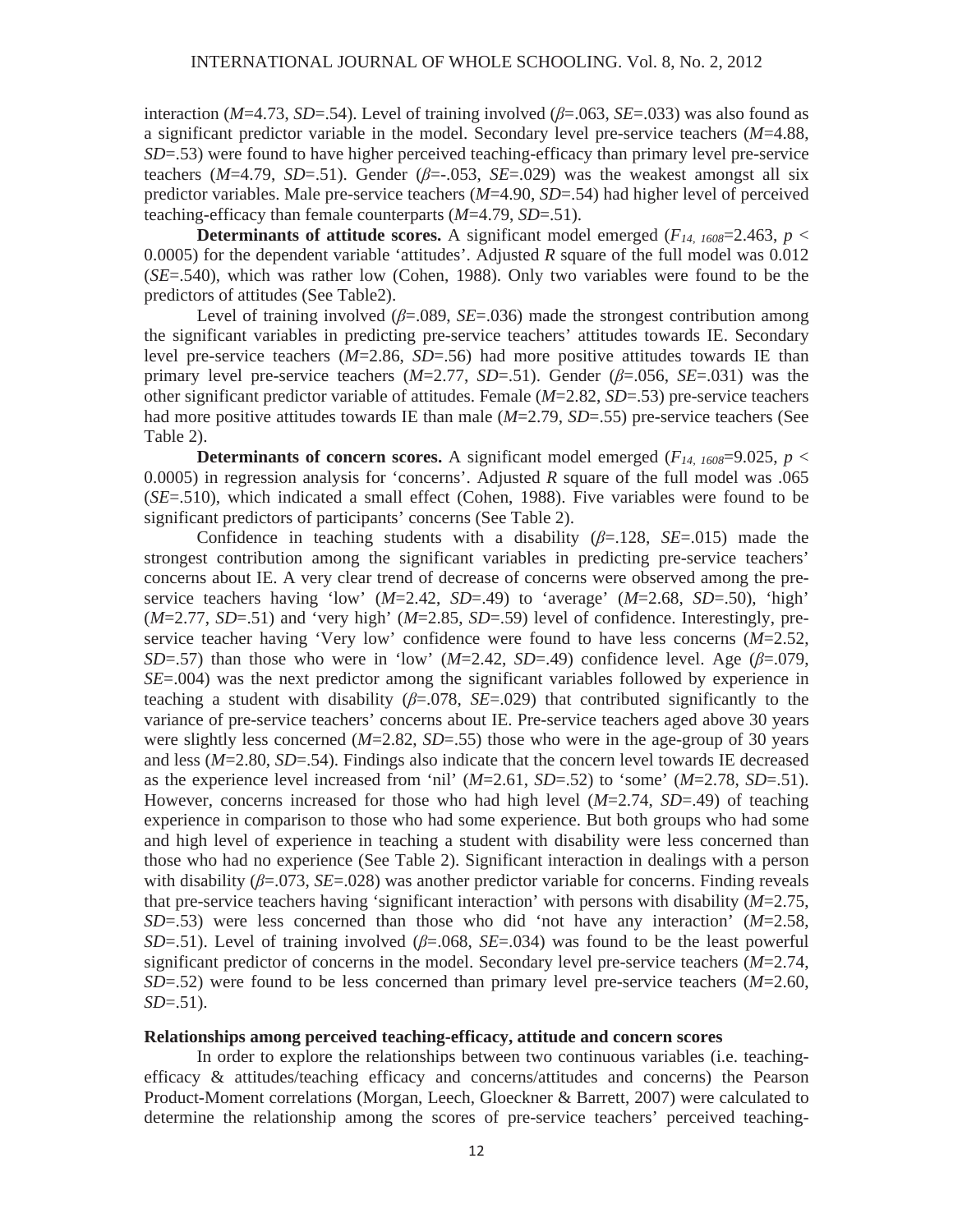efficacy, attitudes and concerns. A significant positive correlation was also found (*r*=.196, *p*= 0.01) between pre-service teachers' perceived teaching-efficacy and attitude scores. Positive correlation between perceived teaching-efficacy and attitudes indicates that pre-service teachers having high perceived teaching-efficacy show the evidence of positive attitudes towards IE. However, the relationship between two variables was not strong.

A significant positive correlation was found  $(r=0.24, p=0.01)$  between pre-service teachers' perceived teaching-efficacy and concern scores. As the concern scores were reverse coded, the strong positive correlation between perceived teaching-efficacy and concern indicates that pre-service teachers with high level of perceived teaching-efficacy show the evidence of lower level of concerns.

#### **Table 2**

| Dependent<br>Variable               | <b>Predictor Variables</b>                                              | Standardized<br>Coefficient | Standard<br>Error | t value  | Sig. |
|-------------------------------------|-------------------------------------------------------------------------|-----------------------------|-------------------|----------|------|
|                                     |                                                                         | <b>B</b> eta                |                   |          |      |
| Perceived                           | Level of training involved                                              | .063                        | .033              | 2.050    | .041 |
| Teaching-                           | Length of training                                                      | $-.158$                     | .028              | $-4.593$ | .000 |
| efficacy for                        | Gender                                                                  | $-.053$                     | .029              | $-1.979$ | .048 |
| Inclusive<br>education*             | Significant interaction in                                              | .118                        | .027              | 4.611    | .000 |
|                                     | dealings with a person with<br>disability                               |                             |                   |          |      |
|                                     | Knowledge of the local<br>legislation                                   | .131                        | .016              | 4.975    | .000 |
|                                     | Confidence in teaching a<br>student with disability                     | .128                        | .015              | 5.078    | .000 |
| Attitudes                           | Level of training involved                                              | .089                        | .036              | 2.730    | .006 |
| towards<br>Inclusive<br>education** | Gender                                                                  | .056                        | .031              | 1.986    | .047 |
|                                     |                                                                         |                             |                   |          |      |
| Concerns about                      | Level of training involved                                              | .068                        | .034              | 2.136    | 033  |
| Inclusive<br>education***           | Age                                                                     | .079                        | .004              | 2.068    | .039 |
|                                     | Significant interaction in<br>dealings with a person with<br>disability | .073                        | .028              | 2.767    | .006 |
|                                     | Confidence in teaching a<br>student with disability                     | .130                        | .015              | 5.029    | .000 |
|                                     | Experience teaching a<br>student with disability                        | .078                        | .029              | 2.493    | .013 |

*Summary of Multiple Regressions for significant variables predicting perceived teachingefficacy, concerns and attitudes towards inclusive education* 

\*Perceived Teaching-efficacy model (F*14, 1608* = 16.859, p < 0.0005; Adjusted R square=.120, standard error= .494)

\*\* Attitude model (F*14, 1608* = 2.463, p < 0.0005; Adjusted R square= .012, standard error = .540)

\*\*\* Concern model ( $F_{14, 1608} = 9.025$ , p < 0.0005; Adjusted R square = .065, standard error= .510)

## **Discussion and conclusion**

The purpose of the study was to examine pre-service teachers' perceived teachingefficacy, attitudes towards and concerns about IE. Findings of this study have some important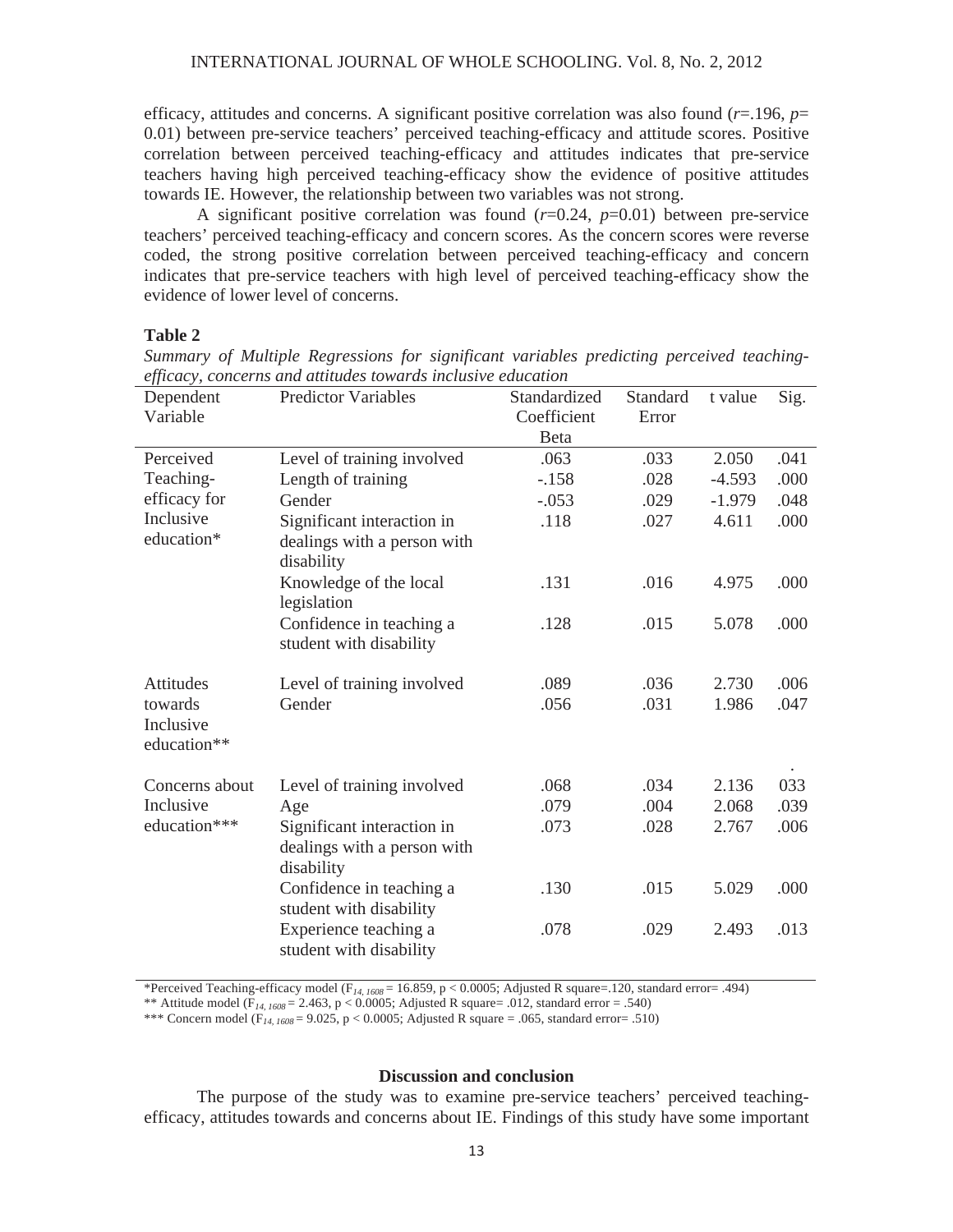policy and practical implications. This section discussed the findings in relation to participants' level of perceived teaching-efficacy, attitudes and concerns of pre-service teachers of Bangladesh towards IE, effect of demographic variables on those dependent variables and relationships among teaching-efficacy, attitudes and concern scores.

Analyzing the mean scores of three scales, pre-service teachers in Bangladesh who participated in this study found to have high level of perceived teaching-efficacy, are not very concerned and have moderately positive attitudes towards IE. Pre-service teachers had more perceived teaching-efficacy about managing behavior in inclusive classrooms, which has often been identified as a challenge by pre-service teachers in other studies (Main & Hammond, 2008; Mergler & Tangen, 2010). They had high level of perceived teachingefficacy in using inclusive instructions and the lowest level of perceived teaching-efficacy in collaborating with others among all three factors.

Analysis of data shows that pre-service teachers who had a high level of perceived teaching-efficacy, showed less concern and positive attitudes towards IE. This finding supports the conclusion of other studies conducted by Sharma et al. (2006) and Loreman et al. (2005) which reported that as the pre-service teachers become more positive towards inclusion, their concerns decline. Studies conducted by Weisel and Dror (2006) and Kim (2006) also found that perceived teaching-efficacy was the single most important factor that affected attitudes towards inclusion. In addition, Savolainen's et al. (2011) study with Finnish and South African teachers using the same scales as used in this study reported that in both countries perceived teaching-efficacy, attitudes and concerns scores were correlated with each other. Such consistency in the findings of the current and other studies supports a strong policy recommendation that suggests that concerns of pre-service teachers about IE can be identified when they are attending pre-service teacher education course and attempts could be made to minimizing concerns, which probably could contribute to increase pre-service teachers' perceived teaching-efficacy and positive attitudes towards IE.

What is surprising is that pre-service teachers at the secondary level had a higher level of perceived teaching-efficacy, less concerns and more positive attitudes towards IE than their primary level counterparts. These findings are in sharp contrast to the existing studies (Baker, 2005; Forlin et al., 2010; Woodcock, 2011) on similar variables where primary level preservice teachers were more positive. This finding could be explained to some extent by the nature of curriculums in the primary and secondary programs. Primary level pre-service teacher education curriculum is not revised yet to address the values of IE, whereas, secondary level curriculum was revised in 2006. However, further in-depth study may probably reveal the exact reason behind such contradiction situation in Bangladesh than other country practices.

Pre-service teachers expressed that they were less concerned about peer acceptance towards children with disabilities and about their stress levels. They were 'more' concerned about their increased workload and 'most' concerned about providing appropriate attention to all children in a diverse classroom followed. These findings were validated by other studies (Sharma & Desai, 2002; Sharma, Forlin & Loreman, 2007). In relation to their attitude mean scores in regard to specific items, pre-service teachers showed positive attitudes in including children who had special needs in verbal expression, providing attention to children who failed in examinations. But they were less favorable in including children who require individualized academic programs and support of communicative technologies, such as Braille and Sign Language. These results are similar to those reported by researchers in the USA (Gao, 2011), Mexico (Forlin et al., 2010) and in Ghana (Agbenyega, 2007). They also found that pre-service teachers are less favorable and more concerned about including children with disabilities who have sensory and behavioral challenges.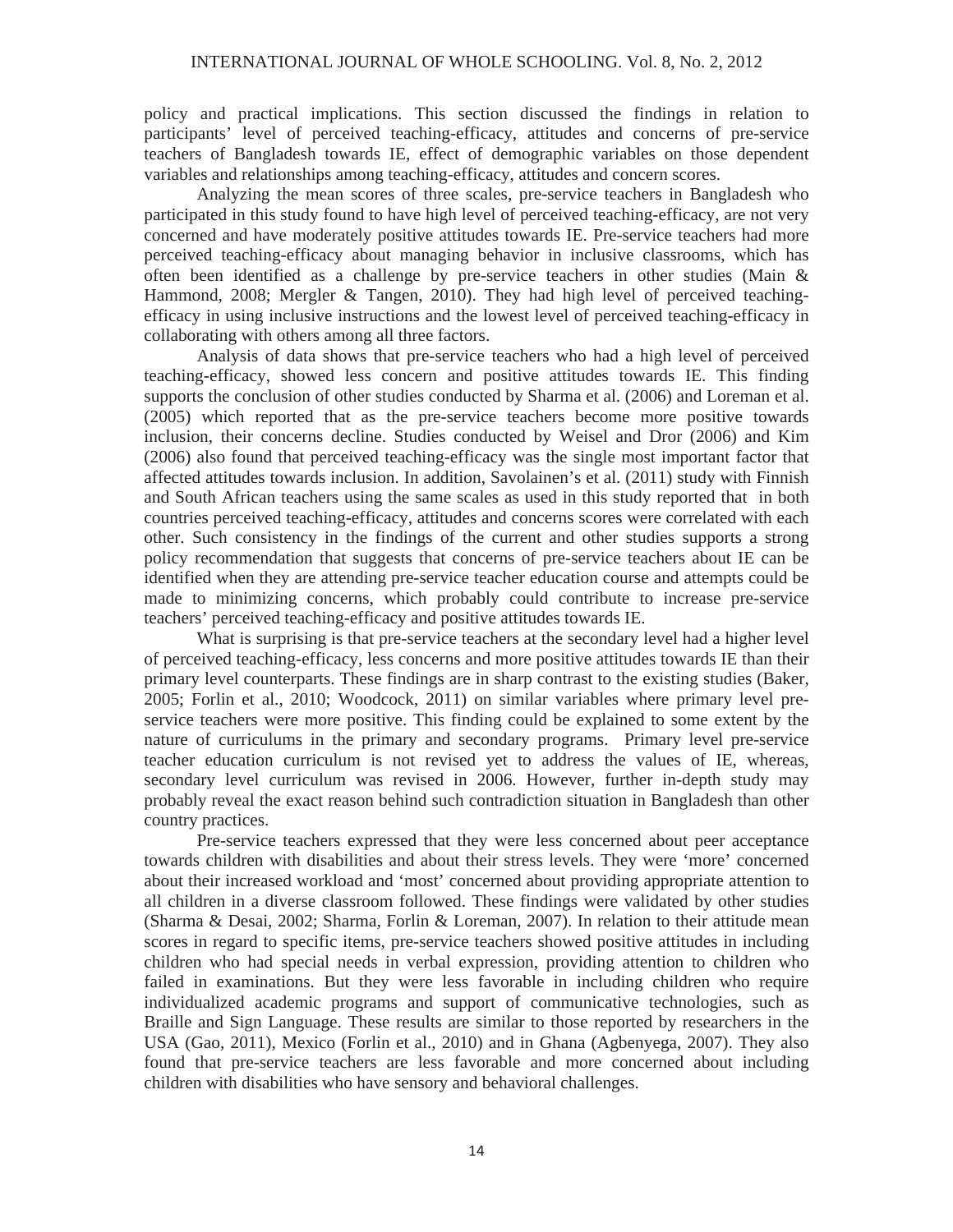#### INTERNATIONAL JOURNAL OF WHOLE SCHOOLING. Vol. 8, No. 2, 2012

Several other demographic variables (see Table 2) were found to have a significant impact on pre-service teachers' perceived teaching-efficacy, attitudes and concerns towards IE. For example, length of training was found to be related significantly to higher perceived teaching-efficacy scores. Pre-service teachers in one year long course had higher level of perceived teaching-efficacy than those in four years long course. This finding contradicts, at least in Bangladesh context, the popularly held belief that a longer length of training is better than a shorter training (Carroll et al., 2003; Rademacher et al., 1998; Theaker, 2008). One possible explanation could be that participants in one-year programs are receiving more attention from the government in relation to resource support, teacher educator development and curriculum reform areas than those enrolled in four-year university-based programs.

This study highlights a need to re-examine the curriculum of different teacher education programs in Bangladesh. Considering that some exposure to issues of inclusive education can make pre-service teachers feel more efficacious, less concerned and more willing to teach in inclusive classrooms, it is important that all teacher education programs in Bangladesh cover key aspects of inclusive education. While reforming the pre-service teacher education curriculum to address IE issues, it is vital to consider what should be covered in the revised teacher education program so that the curriculum is not overcrowded, but at the same time deepens understanding of individual differences while addressing student diversity within the Bangladesh context. In this regard, it is important that the new curriculum should build upon what is known to work in Bangladesh context rather than just on what has worked in other countries, particularly in the countries of West (Sharma, 2011). The revised curriculum should also attempt to make sure that the graduates coming out of the program not only have skills and knowledge (head), beliefs and commitment (heart) but also have sufficient experience in teaching (hands) the diverse student population (Sharma, 2011; Shulman,, 2004). This argument is supported by Hemmings & Woodcock (2011)'s study with Australian pre-service teachers which reported that pre-service teachers showed evidence of improvement through participating in IE courses. But they felt less confident in teaching in inclusive classrooms due to poor exposure to real inclusive settings. Two recent studies (Ahsan, Sharma & Deppeler, 2011, 2012) conducted in Bangladesh based on data collected from interviews of heads of higher education institution that are providing pre-service teacher education also revealed that the existing curriculums need substantial revision in regard to IE. Therefore, this study also recommended revising the existing curriculum to better address such concerns.

Female pre-service teachers had more positive attitudes towards IE than males. This finding is consistent with other research studies (Loreman et al., 2005; Romi & Leyser, 2006; Woodcock, 2008). A meta-analysis conducted by Avramidis and Norwich (2002) also found females to be more affirmative and tolerant towards inclusion than their male colleagues. However, another interesting finding of this study is that females had lower level of perceived teaching-efficacy than the males. However, it remains unknown why female pre-service teachers in Bangladesh hold more positive attitudes but less perceived teaching-efficacy for IE. Significant interaction with people with disabilities was a strong predictor of high level of perceived teaching-efficacy and indicating lower degree of concerns. However, this variable was not significant in predicting attitudes towards IE in this study. Some studies (Avramidis & Norwich, 2002; Subban and Sharma, 2006) found it as a strong predictor of positive attitudes. Experience in teaching students with disability contributed significantly in minimizing concerns of pre-service teachers about IE. As the level of experience increased, the level of concerns decreased. Only 4.1 percent pre-service teachers had a "high" level of experience in teaching students with disabilities, 29.9 percent had "some" and a majority 66 percent did not have any experience at all. Other studies (Forlin et al., 2009; Oh et al., 2010; Sharma et al., 2007) also supported that teachers having previous experience/contact or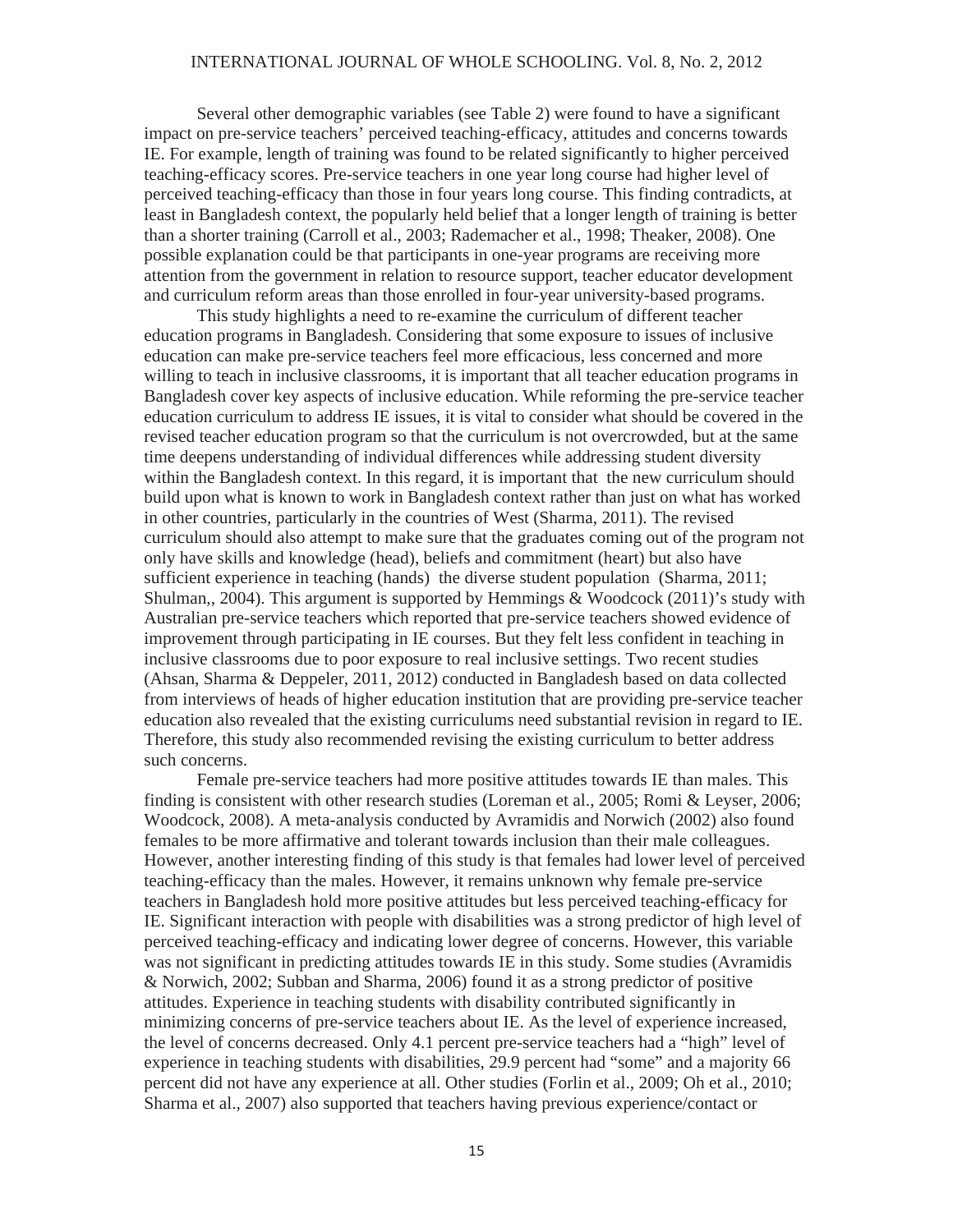teaching experience with children with special needs had positive attitudes and less concerns towards IE.

Knowledge of local legislations related to disability and IE (e.g., The Bangladesh Persons with Disabilities Welfare Act, 2001) was also a significant predictor of perceived teaching-efficacy of pre-service teachers, though it was not significant for other two dependent variables. This study reveals that as the knowledge level increased, pre-service teachers showed more perceived teaching-efficacy towards IE. Importance of the positive impact of knowledge is mentioned in other study as well, such as; Sharma et al. (2007)'s study found that pre-service teachers were less concerned as they know more about local legislations. Another study in the United States (Brown, Welsh, Hill & Cipko, 2008) found that pre-service teachers' knowledge about inclusion terminology increased their confidence level. This finding supports, therefore, that information of local legislation and policies should be incorporated in the pre-service teacher education curriculum.

One limitation of the study could be identified. Data collected in this study from preservice teachers could be considered as a snapshot (final semester/year) in their preparation to teach in inclusive classrooms. Perceived teaching-efficacy is a construct that predicts beliefs about teachers' future actions. We did not collect any data about the actual behavior of the participants in real classrooms; neither data was collected from the actual training experiences of the participants. Therefore, participants' self report may not be true reflection of what they would actually do when they are asked to teach in inclusive classrooms. The study might be more informative if practices of these participants could be observed when they entered into regular schools after completion of their degrees. Future studies could be designed in a way to see the longitudinal effect of teacher preparedness for IE in different stages of pre-service teachers' development. Besides, the models emerged through the regression analysis in this study had small-effect (Cohen, 1988) to the model fit (12%, 1.2% and 6.5%). However, it could happen when a model has a restricted range of the independent variables (Norušis, 2005). Nonetheless, significant explainable variables can be obtained through this smalleffect model fit as well (Colton & Bower, 2002).

Findings of this study have several implications both internationally and in Bangladesh context. This study also validated other international data that higher perceived teaching-efficacy is correlated with positive attitudes and fewer concerns of pre-service teachers about IE. Besides, this study indicates that what is taught in the pre-service teacher education program is more important than increasing the length of the program. Regarding primary and secondary level pre-service teacher preparedness, this study contradicts with global findings and raise to address more context-based issues related to teacher preparation for IE. Contrasting findings related to gender claim in-depth study focusing gender, equity and pre-service teacher education for IE in developing countries like Bangladesh. This study also validated the importance of including knowledge of local legislations; experience and prior training on children with disability also contribute to better teacher preparation for inclusive classrooms. These findings indicated some teacher education curriculum reforms ideas for Bangladesh. Practical implication of the findings of this study would hopefully be able to create teachers with higher confidence level and positive attitudes who would be able to ensure education for all children through inclusive education.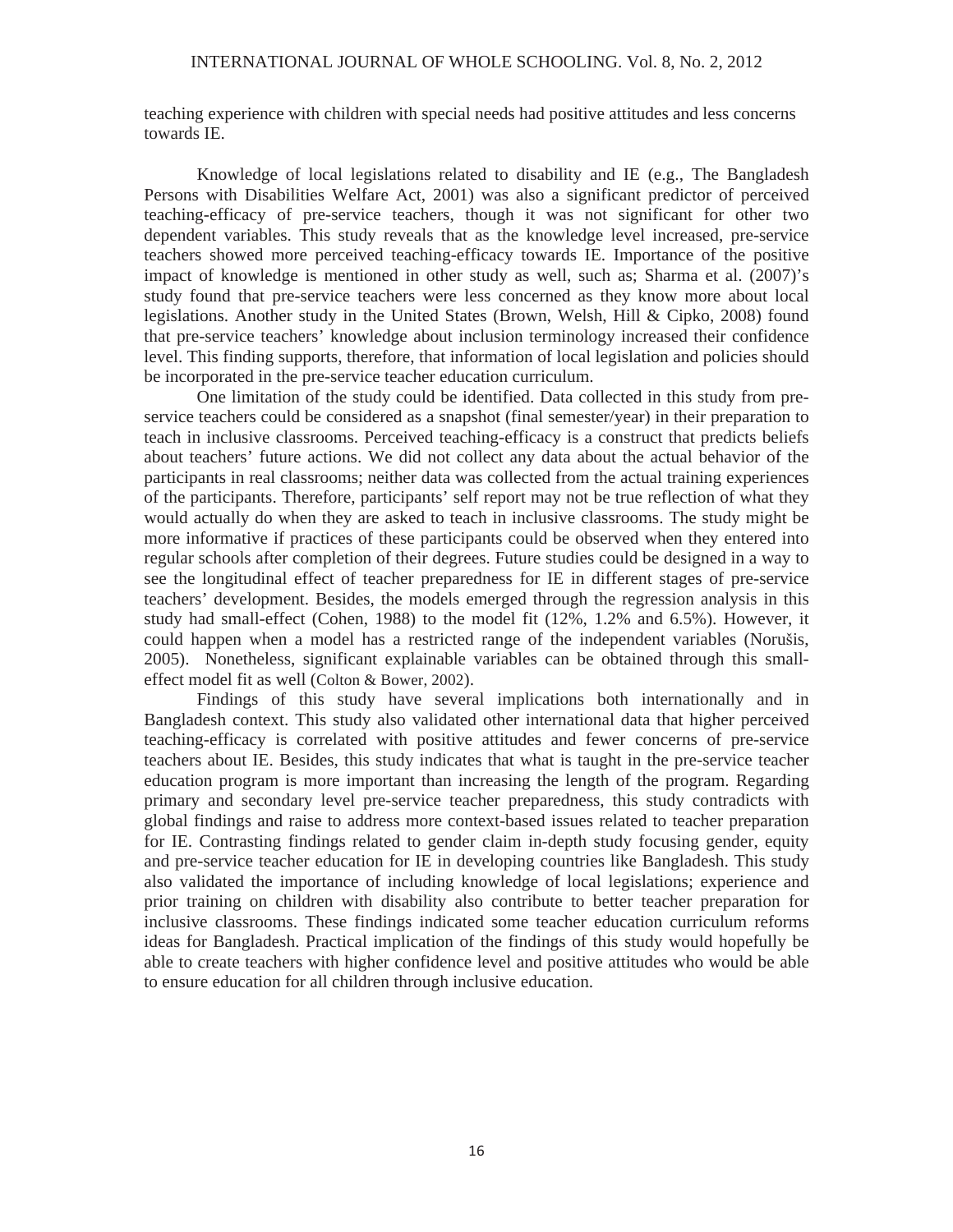#### **References**

- Agbenyega, J. (2007). Examining teachers' concerns and attitudes to inclusive education in Ghana. *International Journal of Whole Schooling,* 3 (1), 41-56.
- Ahsan, M. T., & Burnip, L. (2007). Inclusive education in Bangladesh. *Australasian Journal of Special Education,* 31(1), 61-71.
- Ahsan, M. T., Sharma, U., Deppeler, J. (2011). Beliefs of pre-service teacher education institutional heads about inclusive education in Bangladesh. *Bangladesh Education Journal*, 10 (1), 9-29.
- Ahsan, M. T., Sharma, U., Deppeler, J. (2012). Challenges to prepare pre-service teachers for inclusive education in Bangladesh: beliefs of higher educational institutional heads. *Asia Pacific Journal of Education (APJE)*, DOI:10.1080/02188791.2012.655372
- Ahuja A. & Ibrahim M. D. (2006). *An Assessment of inclusive education in Bangladesh*. Dhaka: UNESCO-Dhaka.
- Ainscow, M. (2005). Developing inclusive education systems: What are the levers for change? *Journal of Educational Change, 6*, 109-124.
- Amor, D., Conroy-Oseguera, P., Cox, M., King, N., McDonnell, L. Pascal, A., Pauly, E., & Zellman, G. (1976). *Analysis of the school preferred reading programs in selected Los Angeles minority schools. REPORT NO. R-2007-LAUSD.* Santa Monica, CA: RAND Corporation (ERIC Document Reproduction Service No. 130 243).
- Angelides, P., Stylianou, T., & Gibbs, P. (2006). Preparing teachers for inclusive education in Cyprus. *Teaching and Teacher Education, 22*, 513-522.
- Avramidis, E., & Norwich, B. (2002). Teachers' attitudes towards integration/inclusion: A review of the literature. *Journal of Special Needs Education, 17*(2), 129-147.
- Baker, P. (2005). Managing student behavior: How ready are teachers to meet the challenge? *American Secondary Education, 33*(3), 51-64.
- Bain, A., Lancaster, J., Zundans, L. & Parkes, R. J. (2009). Embedding evidence-based practice in preservice teacher preparation. *Teacher Education and Special Education*, 32 (3), 215-225.
- Bandura, A. (1986). *Social foundations of thought and action: A social cognitive theory*. Englewood Cliffs, NJ: Prentice-Hall.
- Bandura, A. (1997). *Self-efficacy: The exercise of control*. New York: W.H. Freeman and Company.
- Ben-Yehuda, S., Leyser, Y. and Last, U. (2010). Teacher educational beliefs and sociometric status of special educational needs (sen) students in inclusive classrooms. *International Journal of Inclusive Education, 14*(1), 17-34.
- Bradshaw, L., & Mundia, L. (2006). Attitudes to and concerns about inclusive education: Bruneian inservice and preservice teachers. *International Journal of Special Education, 21*(1), 35-41.
- Brown, K. S., Welsh, L. A., Hill, K. H., & Cipko, J. P. (2008). The efficacy of embedding special education instruction in teacher preparation porgrams in the United States. *Teaching and Teacher Education, 24*, 2087-2094.
- Carpenter, L., Cavanagh, J., & Hyde, M. (2005). *Teacher education students attitude towards inclusive education [online].* . Paper presented at the Stimulating the 'Action' as Participants in Participatory Research: Volume 1; pages: 187-197., from http://search.informit.com.au/documentSummary;dn=254469895686402;res=IELHSS
- Cohen, J. (1988). *Statistical power and analysis for the behavioural sciences* (2<sup>nd</sup> ed.). Hillsdale, Thousand Oaks, CA: Sage.
- Colton, J. A. and. Bower, K. M. (2002). Some misconceptions about r<sup>2</sup>. *International Society of Six Sigma Professionals, EXTRAOrdinary Sense,* 3 (2), 20-22. Available at http://www.minitab.com/uploadedFiles/Shared\_Resources/Documents/Articles/r2\_misconceptio ns.pdf
- Cook, B. G. (2002). Inclusive attitudes, strengths, and weaknesses of pre-service general educators enrolled in a curriculum infusion teacher preparation program. *Teacher Education and Special Education,* 25 (3), 262-277.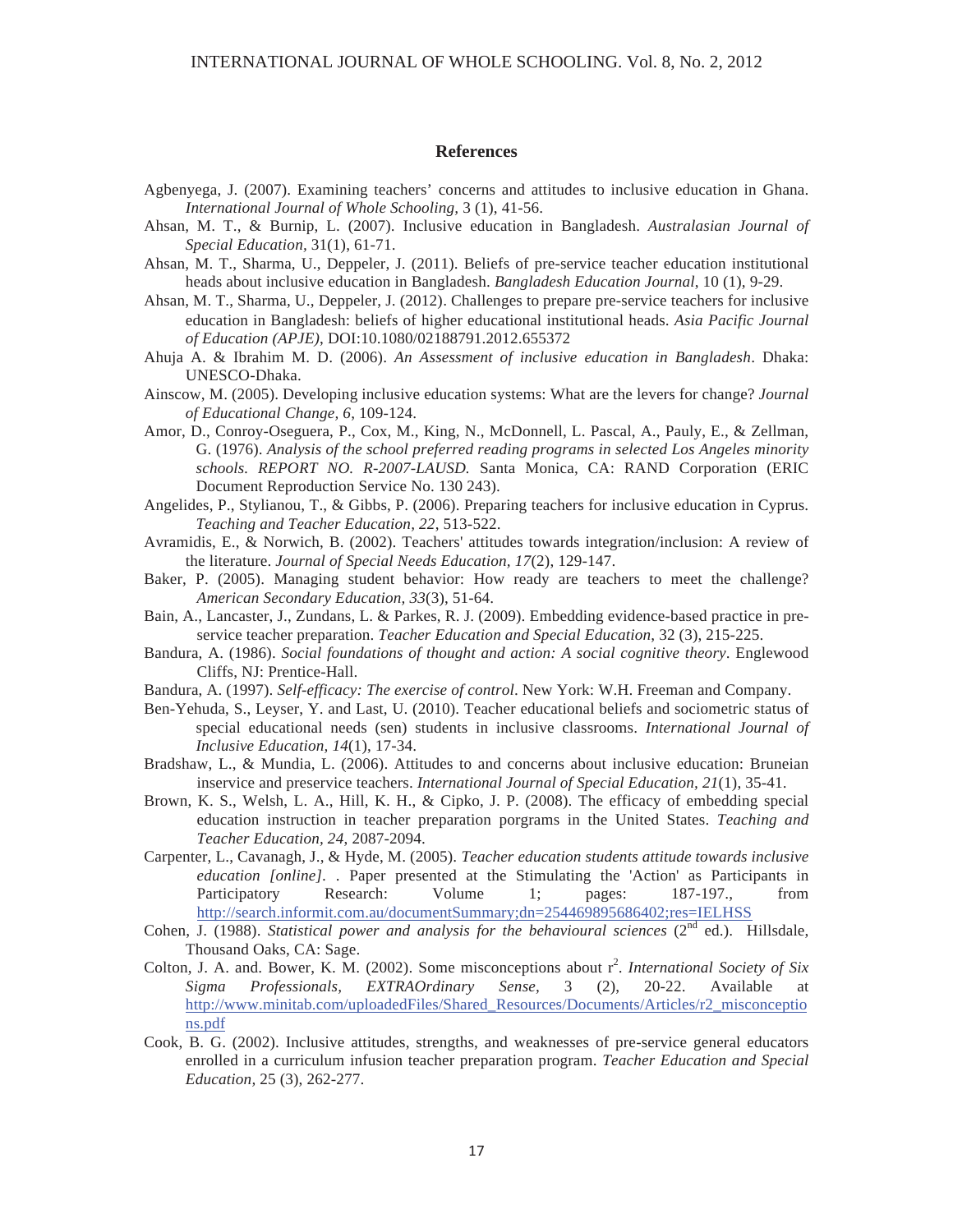- Croser, R. (2004). Supporting students using assistive technology in an inclusive education framework. Retrieved March 14, 2011, from www.arata.org.au/arataconf04/papers/doc/croser.doc
- Daniels, B. (2010). Developing inclusive policy and practice in diverse contexts: A South African experience. *School Psychology International, 31*(6), 631-643.
- Erdem, E., & Demirel, Ö. (2007). Teacher self-efficacy belief. *Social Behavior and Personality: an international journal, 35*(5), 573-586.
- Fletcher, T., Allen, D., Harkins, B., Mike, K., Martinich, C. & Todd, H. (2010). How do we include those children? Attitudes toward and perceptions of inclusion in Chile. *International Journal of Whole Schooling*, 6 (1), 75-92.
- Forlin, C. (2008). Education reform for inclusion in the Asia-Pacific region: What about teacher education. In C. Forlin & M.-G. J. Lian (Eds.), *Reform, inclusion and teacher education*. Oxon: Routledge Tailor and Francis.
- Forlin, C. (2010). Reforming teacher education for inclusion. In C. Forlin (Eds.), *Teacher education for inclusion: Changing paradigms and innovative approaches*. Oxon: Routledge Tailor and Francis.
- Forlin, C. Cedillo, I. G. and Romero-Contreras, S. (2010). Inclusion in Mexico: Ensuring supportive attitudes by newly graduate teachers. *International Journal of Inclusive Education*, 14 (7), 723-739.
- Forlin, P., & Forlin, C. (1998). Constitutional and legislative framework for inclusive education in Australia. *Australian Journal of Education, 42*(2), 204- 217.
- Forlin, C., Loreman, T., Sharma, U., & Earle, C. (2009). Demographic differences in changing preservice teachers' attitudes, sentiments and concerns about inclusive education. *International Journal of Inclusive Education, 13*(2), 195-209.
- Forlin, C., Tait, K., Carroll, A., & Jobling, A. (1999). Teacher Education for diversity. *Queensland Journal of Educational Research, 15*(2), 207-225.
- Gao, W. (2011). Enhancing preservice teachers' sense of efficacy and attitudes toward school diversity through preparation: A case study of on U.S. inclusive teacher education program. *International Journal of Special Education*, 26 (2), 1-16.
- Guskey, T. R. (1988). *Improving student learning in college classrooms.*  Springfield, IL: Charles C. Thomas Publishers.
- Hemmings, B. & Woodcock, S. (2011). Preservice teachers' views of inclusive education: A content analysis. *Australasian Journal of Special Education, 35* (2), 103-116.
- Jeon, H.-J., & Peterson, C. A. (2003). Preservice teachers' attitudes toward inclusion: Early childhood education and elementary education programs. *Journal of Early Childhood Teacher Education, 24*(3), 171-179.
- Jordan, A., Schwartz, E., & McGhie-Richmond**,** D. (2009). Preparing teachers for inclusive classrooms. *Teaching and Teacher Education,* 25(4), 535-542.
- Kim, J.-R. (2006). *The influence of different types of teacher preparation programs on preservice teachers' attitudes toward inclusion, their self-efficacy and their instructional practices.* Unpublished Ph.D Thesis, Graduate School of Syracuse University, MI, USA.
- Kim, J (2011). Influence of teacher preparation programs on preservice teachers' attitudes toward inclusion. *International Journal of Inclusive Education, 15* (3), 355-377.
- Kuyini, A. B. & Mangope, B. (2011). Student teachers' attitudes and concerns about inclusive education in Ghana and Botswana. *International Journal of Whole Schooling,* 7 (1), 20-37.
- Lancaster, J., & Bain, A. (2007). The design of inclusive education courses and the self-efficacy of preservice teacher education students. *International Journal of Disability, Development and Education, 54*(2), 245-256.
- Lancaster, J., & Bain, A. (2010). The design of pre-service inclusive education courses and their effects on self-efficacy: a comparative study. *Asia-Pacific Journal of Teacher Education, 38*(2), 117-128.
- Loreman, T., Earle, C., Sharma, U., & Forlin, C. (2007). The development of an instrument for measuring pre-service teachers' sentiments, attitudes, and concerns about inclusive education. *International Journal of Special Education, 22*(2), 150-159.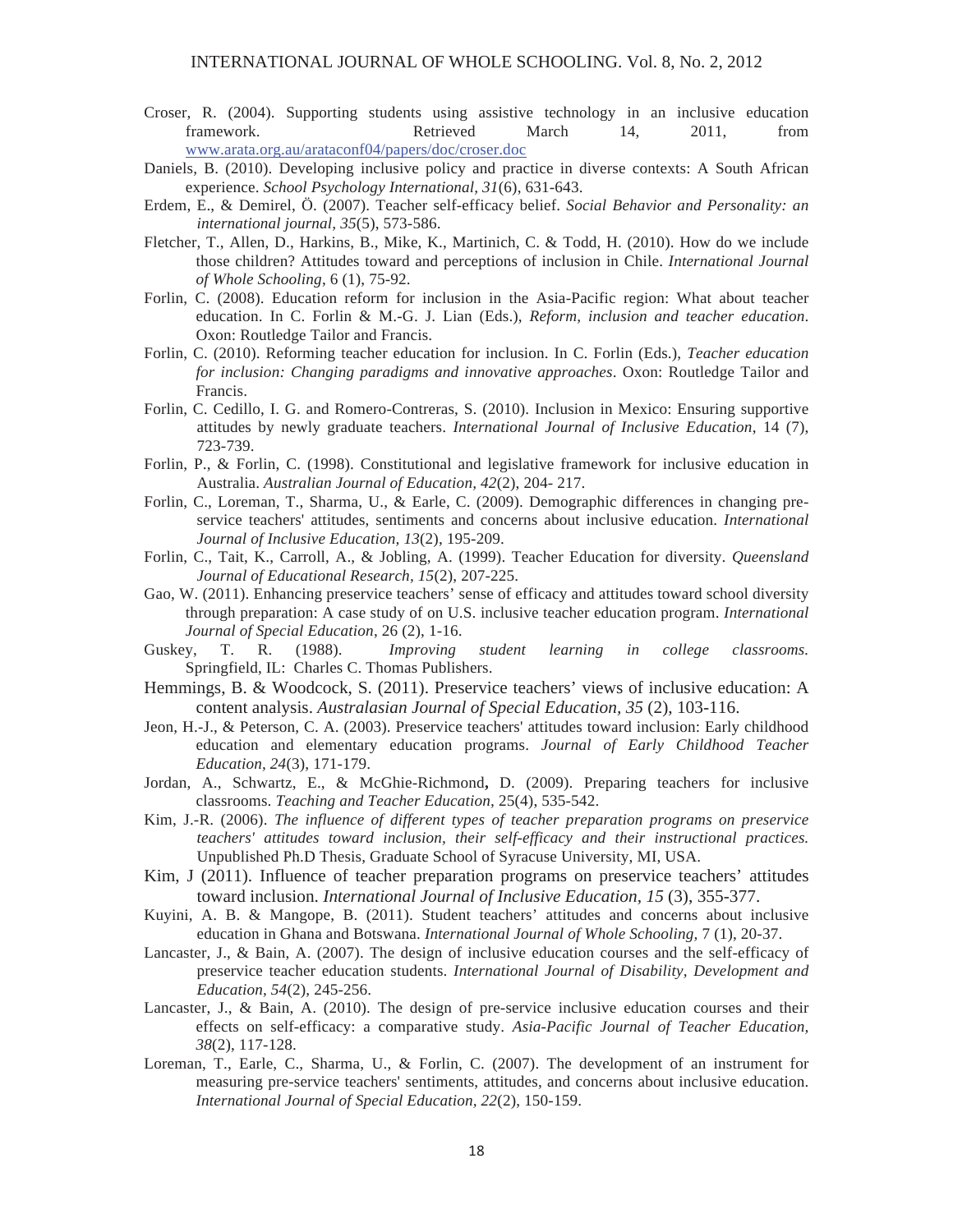- Loreman, T., Sharma, U., Forlin, C., & Earle, C. (2005). *Pre-service teachers' attitudes and concerns regarding inclusive education.* Paper presented at the ISEC Conference 2005, Glasgow.
- Main, S., & Hammond, L. (2008). Best practice or most practiced? pre-service teachers' beliefs about effective behaviour management strategies and reported self-efficacy. *Australian Journal of Teacher Education, 33*(4), 28-39.
- Martinez, R. S. (2003). Impact of a graduate class on attitudes towards inclusion, perceived teaching efficacy and knowledge about adapting instruction for children with disabilities in inclusive settings. *Teacher Development, 7*(3), 473-494.
- Mergler, A. G., & Tangen, D. (2010). Using microteaching to enhance teacher efficacy in pre-service teachers. *Teaching Education, 21*(2), 199-210.
- MOE (2010). *The national education policy 2010*. Dhaka: The Government of Bangladesh.
- Moeller, A. J., & Ishii-Jordan, S. (1996). Teacher efficacy: A model for teacher development and inclusion. *Journal of Behavioral Education, 6*(3), 293-310.
- MOPME (1990). *The compulsory primary education act 1990*. Dhaka: MOPME, Government of Bangladesh.
- Morgan, G. A., Leech, N. L., Gloeckner, G. W. & Barrett, K. C. (2007). *SPSS for introductory statistics: Use and interpretation* (3<sup>rd</sup> ed.). New Jersey: Lawrence Erlbaum Associates, Inc.
- MSW (2001). *The Bangladesh persons with disabilities welfare act 2001*. Dhaka: BG Press.
- Munir, S. Z., & Islam, M. R. (2005). *Analysis and modification of the certificate in education curriculum of the primary training institute incorporating components of inclusive education*. Dhaka: UNESCO, Bangladesh.
- Naylor, N. (2009). Inclusion Education: The South African experience. In M. A. V. Timmons (Ed.), *Inclusive education across cultures: Crossing boundaries, sharing ideas*. New Delhi: SAGE Publications India Pvt. Ltd.
- Noruis, M. J. (2005). *SPSS 13.0 statistical procedures companion*. NJ: Prentice Hall, Inc.
- Oh, H., Rizzo, T. L., So, H., Chung, D., Park, S., & Lei, Q. (2010). Preservice physical education teachers' attributes related to teaching a student labelled ADHD. *Teaching and Teacher Education, 26*, 885-890.
- Oswald, M. & Swart, E. (2011). Addressing South African pre-service teachers' sentiments, attitudes and concerns regarding inclusive education. *International Journal of Disability, Development and Education, 58* (4), 389-403.
- Paneque, O. M., & Barbetta, P. M. (2006). A study of teacher efficacy of special education teachers of english language learners with disabilities. *Bilingual Research Journal, 30*(1), 171-193.
- Rademacher, J. A., Wilhelm, R. W., & Hildereth, B. L. (1998). A study of preservice teachers' attitudes towards inclusion. *The Educational Forum, 62* (2), 154-163.
- Romi, S., & Leyser, Y. (2006). Exploring inclusion preservice training needs: a study of variables associated with attitudes and self-efficacy beliefs. *European Journal of Special Needs Education, 21*(1), 85-105.
- Sarı, H., Çeliköz, N., & Seçer, Z. (2008). An analysis of pre-school teachers' and student teachers' attitudes to inclusion and their self-efficacy. *International Journal of Special Education, 24*(3),
- Savolainen, H., Engelbrecht, P., Nel, M., and Malinen, O. (2011). Understanding teachers' attitudes and self-efficacy in inclusive education: implications for pre-service and in-service teacher education. *European Journal of Special Needs Education*. doi: 10.1080/08856257.2011.613603
- Shade, R.A. & Stewart, R. (2001). General education and special education preservice teachers' attitudes toward inclusion. *Preventing School Failure: Alternative Education for Children and Youth, 46* (1), 37-41.
- Sharma, U. (2011). Teaching in inclusive classrooms: Changing heart, head, and hand. *Bangladesh Education Journal, 10* (2), 7-18.
- Sharma, U., & Desai, I. (2002). Measuring concerns about integrated education. *Asia-Pacific Journal on Disability, 5*(1), 2-14.
- Sharma, U., Ee, J., & Desai, I. (2003). A comparison of Australian and Singaporean pre-service teachers' attitudes and concerns about inclusive education. *Teaching and Learning, 24*(2), 207- 217.